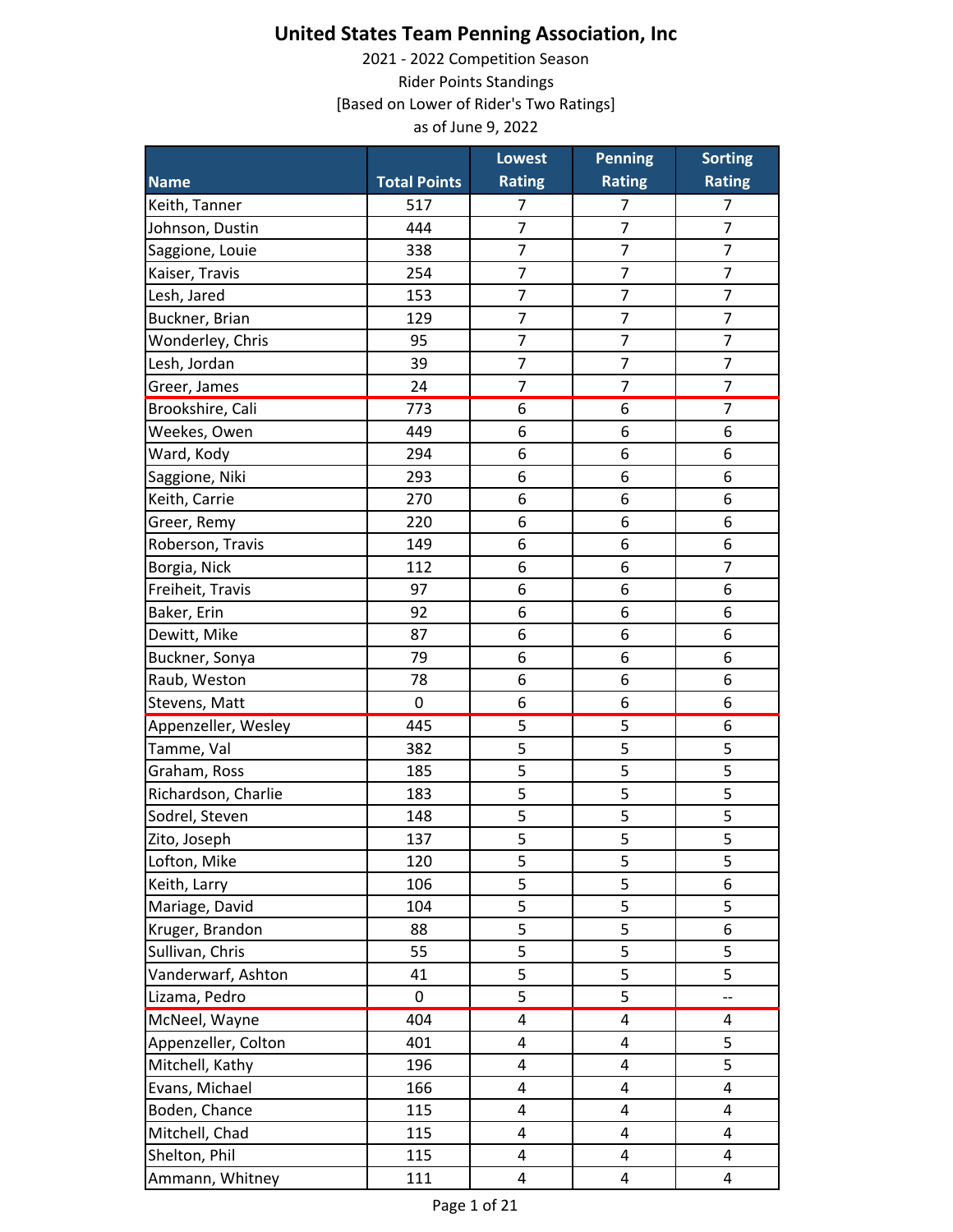| Dewitt, Shaelee      | 108 | 4                       | 4                       | 4                       |
|----------------------|-----|-------------------------|-------------------------|-------------------------|
| Cornelius, Ty        | 97  | 4                       | 4                       | 4                       |
| Freiheit, Steve      | 73  | 4                       | 4                       | 4                       |
| Acord, Cody          | 69  | 4                       | $\overline{\mathbf{4}}$ | 5                       |
| Rainey, David        | 66  | $\overline{\mathbf{4}}$ | $\overline{\mathbf{4}}$ | 4                       |
| Walles, Derek        | 52  | $\overline{\mathbf{4}}$ | $\overline{\mathbf{4}}$ | 4                       |
| Shelton, Philip      | 48  | 4                       | 4                       | 4                       |
| Roberson, Tommy      | 38  | 4                       | 4                       | 5                       |
| Robson, Kurt         | 33  | 4                       | 4                       | $\overline{4}$          |
| Longtine, Matt       | 32  | 4                       | 4                       | 4                       |
| Brooks, Terry        | 31  | 4                       | 4                       | 4                       |
| West, Morgan         | 24  | 4                       | 5                       | 4                       |
| Walker, Tommy        | 21  | $\overline{\mathbf{4}}$ | $\overline{\mathbf{4}}$ | 4                       |
| Chandler, Jason      | 20  | 4                       | $\overline{\mathbf{4}}$ | 4                       |
| Moellendorf, Patrick | 18  | 4                       | 4                       | 4                       |
| Hill, Erin           | 17  | 4                       | 4                       | 4                       |
| Chancey, Marc        | 15  | 4                       | 4                       | 4                       |
| Longtine, Kerri      | 15  | $\pmb{4}$               | $\pmb{4}$               | 4                       |
| Kruger, Brian        | 14  | $\overline{\mathbf{4}}$ | --                      | $\overline{\mathbf{4}}$ |
| Krebsbach, Kenny     | 13  | $\overline{\mathbf{4}}$ | 4                       | $\pmb{4}$               |
| Weldon, Mike         | 12  | 4                       | 4                       | 5                       |
| West, Paul           | 11  | 4                       | 5                       | 4                       |
| Galloway, Colleen    | 9   | 4                       | $\pmb{4}$               | $\overline{4}$          |
| Lansford, Nate       | 0   | $\overline{\mathbf{4}}$ | $\overline{\mathbf{4}}$ | --                      |
| Roberts, Tim         | 0   | 4                       | $\pmb{4}$               | 4                       |
| Field, Tim           | 590 | 3                       | 3                       | $\overline{\mathbf{4}}$ |
| Vespe, Britany       | 411 | 3                       | 3                       | 3                       |
| Pitsch, Nicole       | 339 | 3                       | 3                       | $\mathsf 3$             |
| Field, Trever        | 304 | 3                       | 3                       | 4                       |
| Bellinger, Drew      | 297 | $\overline{3}$          | 4                       | 3                       |
| Cisco, Suzanne       | 271 | 3                       | 3                       | 3                       |
| Bernholz, Ryan       | 225 | 3                       | 3                       | 3                       |
| Ruby, David          | 225 | 3                       | 3                       | 3                       |
| Rondy, Rochelle      | 213 | 3                       | 3                       | 4                       |
| Parks, Olivia        | 206 | 3                       | 3                       | 4                       |
| Flint, Morgan        | 198 | 3                       | 3                       | 5                       |
| Sodrel, Noah         | 193 | 3                       | 3                       | 3                       |
| Berner, Lauren       | 189 | 3                       | 3                       | 3                       |
| Mills, Clay          | 189 | 3                       | 3                       | 4                       |
| Field, Tom           | 183 | 3                       | 3                       | 3                       |
| Lane, Kris           | 182 | 3                       | 3                       | 3                       |
| Daniel, Kelly        | 180 | 3                       | 3                       | 4                       |
| Bray, Patrick        | 174 | 3                       | 3                       | 4                       |
| Hubbard, Morris      | 173 | 3                       | 3                       | 3                       |
| Cadena, Cierra       | 165 | 3                       | 3                       | $\mathsf 3$             |
| Adams, Wade          | 161 | 3                       | 3                       | 3                       |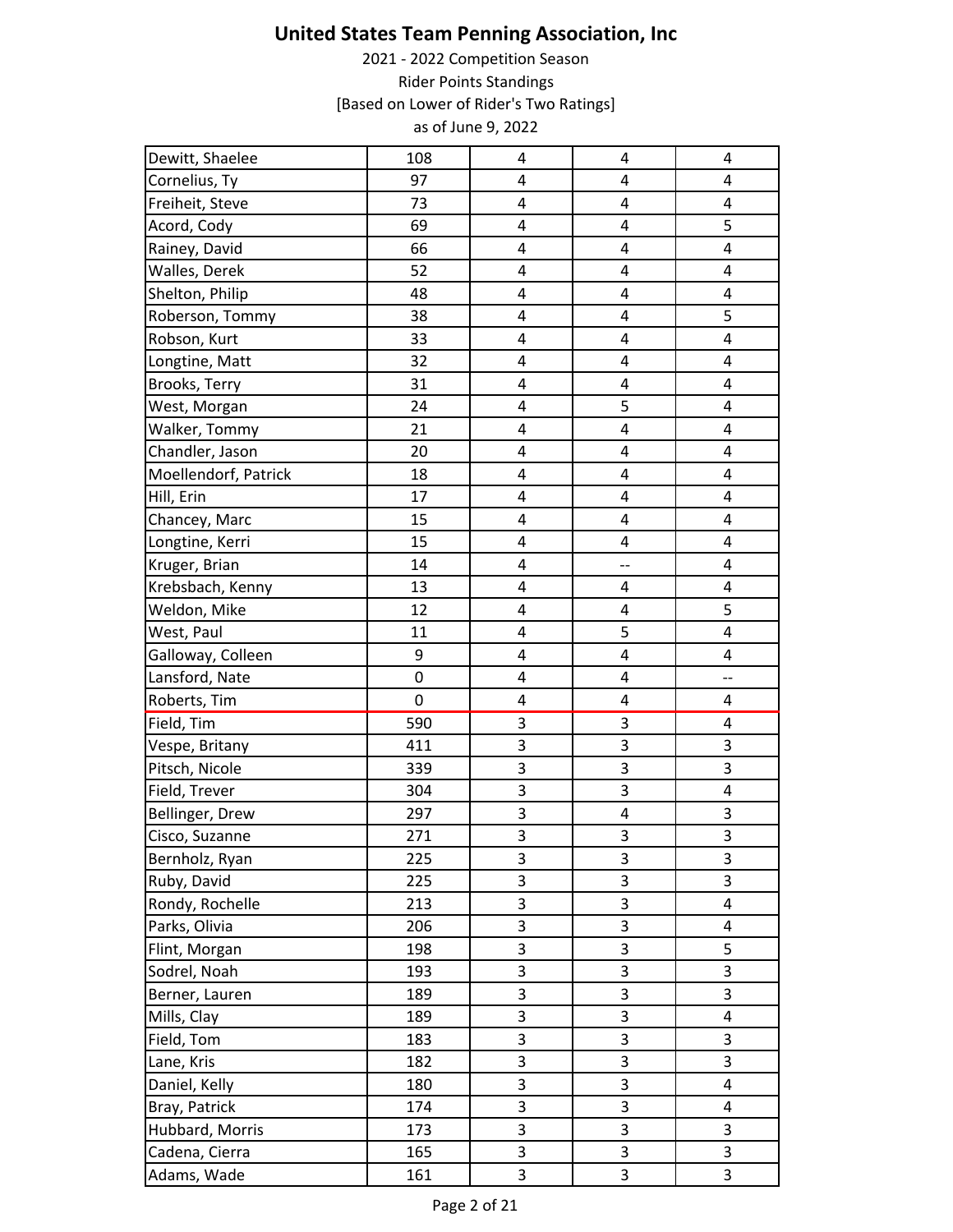| Mangold, Chris      | 128 | 3            | 3  | 3                       |
|---------------------|-----|--------------|----|-------------------------|
| Allen, Mark         | 116 | 3            | 3  | 3                       |
| Sodrel, Sarah       | 108 | 3            | 3  | 3                       |
| Demers, Annelie     | 107 | 3            | 3  | 3                       |
| Weldon, Logan       | 105 | 3            | 3  | 3                       |
| Tyler, Leila        | 99  | 3            | 3  | $\overline{\mathbf{3}}$ |
| Isaac, Ron          | 98  | 3            | 3  | 3                       |
| Mangold, Haily      | 97  | 3            | 3  | 3                       |
| Jurgens, Tami       | 95  | $\mathsf{3}$ | 3  | $\mathsf 3$             |
| Ruby, Tanner        | 94  | 3            | 3  | 3                       |
| Backstrom, Brian    | 89  | 3            | 3  | 3                       |
| Fisher, Clayton     | 85  | 3            | 3  | 3                       |
| Field, Tony         | 84  | $\mathsf 3$  | 3  | 4                       |
| Favorito, Vinny     | 82  | 3            | 3  | 3                       |
| Freiheit, Wesly     | 78  | 3            | 3  | 3                       |
| Hays, Wally         | 74  | 3            | 3  | 4                       |
| Delude, Robert      | 68  | 3            | 3  | 3                       |
| Isaac, Diana        | 68  | 3            | 3  | 3                       |
| Serpone, Alejandro  | 68  | 3            | 3  | 3                       |
| Braunschmidt, Mark  | 66  | 3            | 3  | 3                       |
| Hayes, Chuck        | 61  | $\mathsf{3}$ | 3  | $\mathsf 3$             |
| Murrell, Jesse      | 61  | 3            | 3  | $\mathsf 3$             |
| Dewitt, Frank       | 56  | 3            | 3  | 3                       |
| Johnson, Christina  | 56  | 3            | 3  | 3                       |
| Bross, Tom          | 55  | 3            | 3  | 3                       |
| Mariage, Nicolas    | 51  | 3            | 3  | 3                       |
| Walters, Dustin     | 47  | 3            | 3  | 4                       |
| Shelton, PD         | 41  | $\mathsf{3}$ | 3  | 3                       |
| Walters, Christine  | 39  | 3            | 3  | 4                       |
| Kuebker, Sharon     | 37  | 3            | 3  | $\mathsf 3$             |
| Polzel, Spencer     | 35  | 3            | 3  | 3                       |
| Crouch, Casey       | 34  | 3            | -- | $\mathsf 3$             |
| Rondy, Jim          | 34  | 3            | 3  | 3                       |
| Stitser, Conrad     | 30  | 3            | 3  | 3                       |
| Heidelberg, Houston | 28  | 3            | 3  | 3                       |
| Johnson, Jerry      | 26  | 3            | 3  | 3                       |
| Pancost, Larry      | 26  | 3            | 3  | 3                       |
| Hoffa, Casey        | 22  | 3            | 3  | 3                       |
| Perreault, Jason    | 22  | 3            | 3  | $\overline{\mathbf{3}}$ |
| Mihlbauer, Jennifer | 20  | 3            | 3  | 3                       |
| Perreault, Steve    | 20  | 3            | 3  | 3                       |
| Ward, Jim           | 19  | 3            | 3  | 3                       |
| Mahony, Patrick     | 18  | 3            | 3  | $\mathsf 3$             |
| Chevallier, Ed      | 16  | 3            | 3  | 3                       |
| Degroot, Jim        | 12  | 3            | 3  | 3                       |
| Barker, Tom         | 11  | 3            | 3  | 4                       |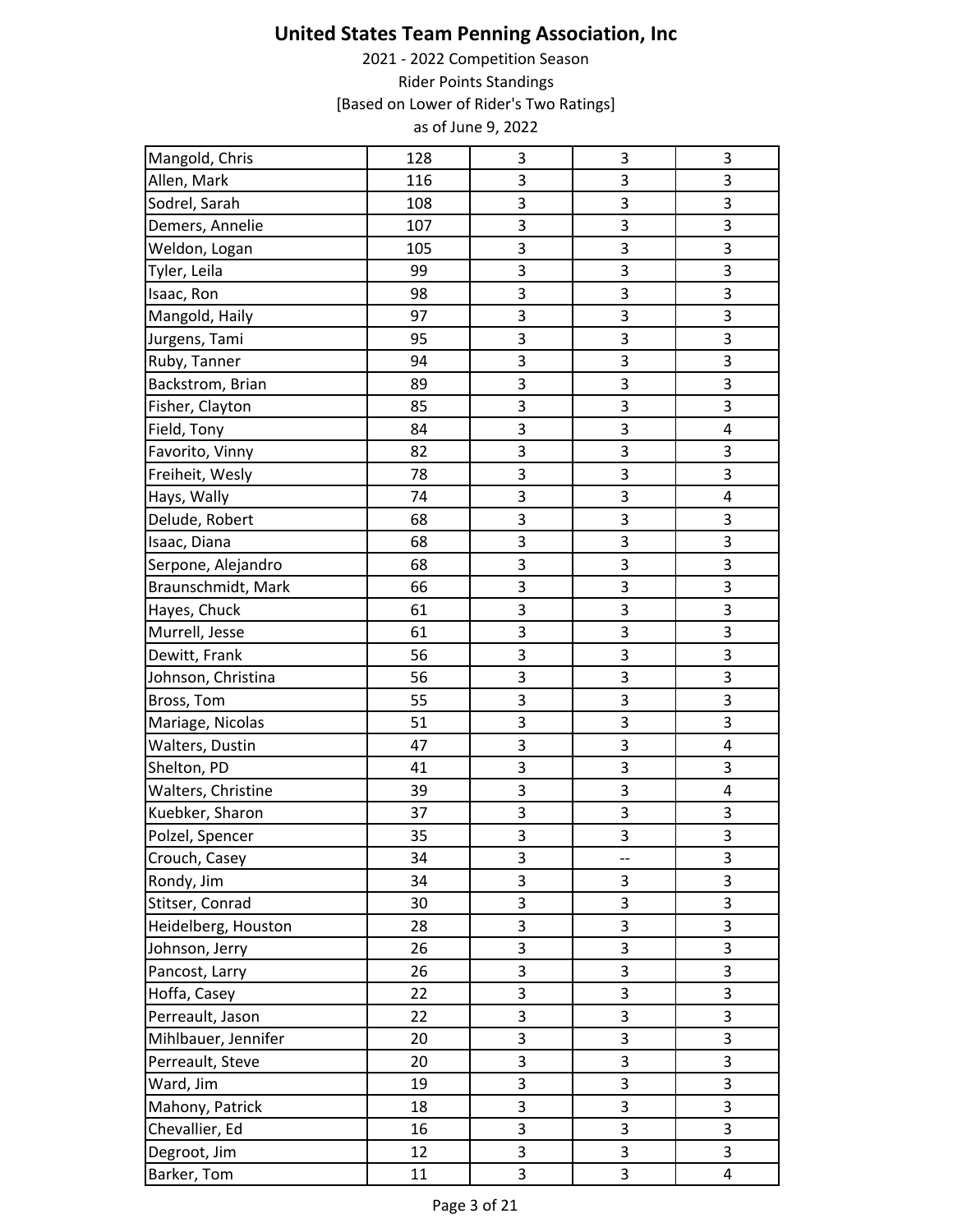| Schooley, Pam          | 11                      | 3                       | $\ensuremath{\mathsf{3}}$ | 3                       |
|------------------------|-------------------------|-------------------------|---------------------------|-------------------------|
| Tousignant, Morgan     | 11                      | 3                       | 3                         | 3                       |
| Zalak, Hailey          | 9                       | 3                       | 3                         | 3                       |
| Flower, Dallie         | 8                       | 3                       | 3                         | 3                       |
| Vansteyvenburg, Rachel | 8                       | 3                       | 3                         | 3                       |
| Walker, David          | 8                       | 3                       | 3                         | 3                       |
| Vansteyvenburg, Casey  | 6                       | 3                       | 3                         | 3                       |
| Marks, Tj              | 5                       | 3                       | 3                         | 3                       |
| Kennedy, Trevor        | $\overline{\mathbf{4}}$ | 3                       | 3                         | 3                       |
| Inglis, Travis         | 3                       | 3                       | 3                         | 3                       |
| Wright, Phillip        | 3                       | 3                       | 3                         | 3                       |
| Borgen, Bill           | $\overline{2}$          | 3                       | 3                         | 3                       |
| Degroot, Wendy         | $\overline{2}$          | 3                       | 3                         | 3                       |
| Bloom, Mike            | $\overline{1}$          | 3                       | 3                         | 3                       |
| Cochran, Josh          | $\mathbf 0$             | 3                       | 3                         | 4                       |
| Gibbs, London          | 0                       | 3                       | 3                         | 3                       |
| Miller, Jonathan       | $\pmb{0}$               | 3                       | --                        | 3                       |
| Roberts, Bryan         | 0                       | 3                       | 3                         | 3                       |
| Roberts, Laurie        | 0                       | 3                       | 3                         | 3                       |
| Turner, Cindy          | 0                       | 3                       | 3                         | --                      |
| Christy, Kim           | 368                     | $\overline{2}$          | $\overline{2}$            | $\overline{2}$          |
| Cadena, Renelle        | 355                     | $\overline{c}$          | $\overline{c}$            | $\overline{2}$          |
| Weekes, Donna          | 298                     | $\overline{2}$          | $\overline{2}$            | 3                       |
| Schafer, Tara          | 292                     | $\overline{2}$          | $\overline{2}$            | $\overline{2}$          |
| Appenzeller, Kip       | 250                     | $\overline{2}$          | $\overline{2}$            | $\overline{2}$          |
| Castillo, Iosvany      | 239                     | $\overline{2}$          | $\overline{2}$            | 4                       |
| Cawthon, Shelby        | 239                     | $\overline{c}$          | $\overline{2}$            | 3                       |
| Christian, Mike        | 236                     | $\overline{2}$          | $\overline{2}$            | $\overline{2}$          |
| Fortner, Grady         | 235                     | $\overline{2}$          | $\overline{2}$            | 3                       |
| Kramer, Fred           | 233                     | $\overline{\mathbf{c}}$ | $\mathbf 2$               | $\overline{\mathbf{c}}$ |
| Pitsch, Micki          | 222                     | $\overline{2}$          | $\overline{2}$            | $\overline{2}$          |
| Evans, Sophee          | 216                     | $\overline{2}$          | $\overline{2}$            | $\overline{2}$          |
| Hanson, Keith          | 208                     | $\overline{2}$          | $\overline{2}$            | $\overline{2}$          |
| Cawthon, Steve         | 203                     | $\overline{2}$          | $\overline{2}$            | 3                       |
| Cheek, Michelle        | 201                     | $\overline{2}$          | 3                         | $\overline{2}$          |
| Buckler, Amy           | 200                     | $\overline{2}$          | $\overline{2}$            | $\overline{2}$          |
| Lane, Matt             | 184                     | $\overline{2}$          | $\overline{2}$            | $\overline{2}$          |
| Eraso, Carlos          | 171                     | $\overline{2}$          | $\overline{2}$            | $\overline{2}$          |
| Terry, Shannon         | 170                     | $\overline{2}$          | $\overline{2}$            | 3                       |
| Ashmore, Cheyenne      | 158                     | $\overline{2}$          | $\overline{2}$            | $\overline{2}$          |
| Frost, Kyle            | 157                     | $\overline{2}$          | $\overline{2}$            | $\overline{2}$          |
| Jordan, Larry          | 151                     | $\overline{2}$          | $\overline{2}$            | $\overline{2}$          |
| Randolph, Lance        | 150                     | $\overline{2}$          | $\overline{2}$            | $\overline{2}$          |
| Kaiser, Tyuanna        | 139                     | $\overline{2}$          | $\overline{2}$            | $\overline{2}$          |
| Sheppard, Randy        | 128                     | $\overline{2}$          | $\overline{2}$            | $\overline{2}$          |
| Jackson, Edwin         | 127                     | $\overline{2}$          | $\overline{2}$            | $\overline{2}$          |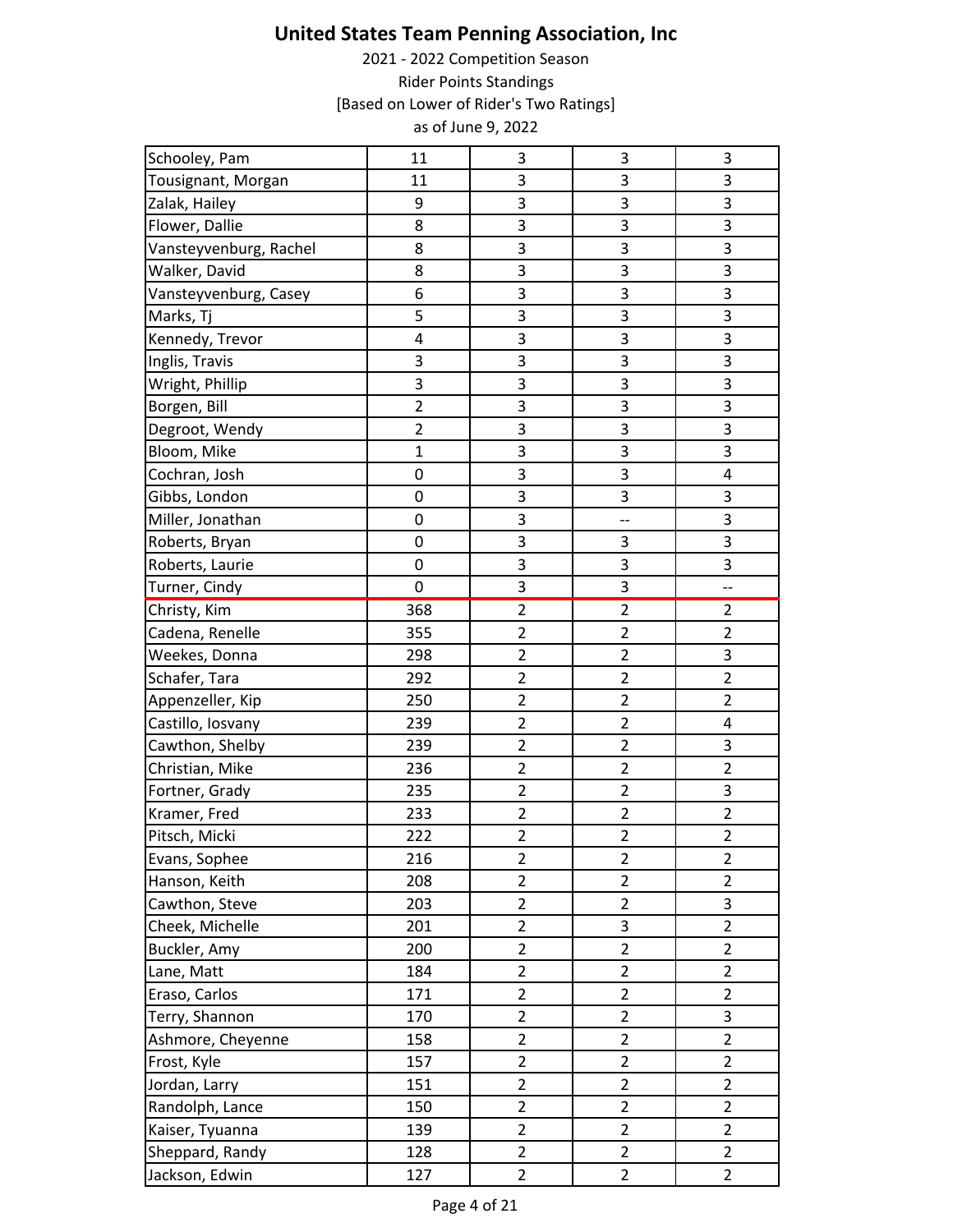| Mitchell, Brooke   | 127 | $\overline{c}$          | $\overline{2}$           | $\overline{2}$ |
|--------------------|-----|-------------------------|--------------------------|----------------|
| Warner, Kirby      | 125 | $\overline{2}$          | $\overline{2}$           | $\overline{2}$ |
| Sullivan, Stacy    | 120 | $\overline{\mathbf{c}}$ | 3                        | $\overline{2}$ |
| Tomoni, Emalee     | 120 | $\overline{2}$          | $\overline{\mathbf{c}}$  | $\overline{2}$ |
| Brian, Chris       | 113 | $\overline{2}$          | $\overline{2}$           | 3              |
| Hanshaw, Robb      | 109 | $\overline{2}$          | $\overline{2}$           | $\overline{2}$ |
| Zito, Andrew       | 108 | $\overline{2}$          | $\overline{2}$           | 3              |
| Lanka, Karl        | 103 | $\overline{c}$          | $\overline{2}$           | $\overline{2}$ |
| Frost, George      | 102 | $\overline{2}$          | $\overline{2}$           | $\overline{2}$ |
| Holm, Terry        | 99  | $\overline{2}$          | $\overline{2}$           | $\overline{2}$ |
| Storey, Jo Lee     | 96  | $\overline{2}$          | $\overline{2}$           | $\overline{2}$ |
| Baker, Mike        | 95  | $\overline{2}$          | $\overline{c}$           | $\overline{2}$ |
| Lansford, Nick     | 94  | $\overline{2}$          | $\overline{2}$           | $\overline{a}$ |
| Jones, Jessica     | 92  | $\overline{2}$          | $\overline{2}$           | $\overline{2}$ |
| Carnahan, Michelle | 90  | $\overline{c}$          | $\overline{c}$           | $\overline{2}$ |
| Lorick, Cody       | 90  | $\overline{2}$          | 3                        | $\overline{2}$ |
| Zimmerman, Vickie  | 88  | $\overline{2}$          | $\overline{c}$           | $\overline{2}$ |
| Christian, Jennie  | 87  | $\overline{2}$          | $\overline{2}$           | $\overline{2}$ |
| Monroe, Tom        | 87  | $\overline{2}$          | $\overline{\phantom{a}}$ | $\overline{2}$ |
| Verda, Christian   | 87  | $\overline{c}$          | $\overline{2}$           | $\overline{2}$ |
| Echeto, Rey        | 84  | $\overline{2}$          | $\overline{2}$           | $\overline{2}$ |
| Volkman, Doug      | 84  | $\overline{2}$          | $\overline{2}$           | 4              |
| Lansford, Dennis   | 82  | $\overline{2}$          | $\overline{c}$           | $\overline{2}$ |
| Carnahan, David    | 80  | $\overline{2}$          | $\overline{2}$           | $\overline{2}$ |
| Hayes, Peyton      | 80  | $\overline{c}$          | $\overline{2}$           | $\overline{2}$ |
| Cisco, Zach        | 77  | $\overline{2}$          | $\overline{2}$           | $\overline{2}$ |
| Tapia, Jorge       | 77  | $\overline{c}$          | $\overline{2}$           | $\overline{2}$ |
| Buckner, Shiann    | 76  | $\overline{2}$          | $\overline{2}$           | $\overline{2}$ |
| Demers, Martin     | 76  | $\overline{c}$          | $\overline{c}$           | $\overline{2}$ |
| Bishop, Tommy      | 73  | $\overline{c}$          | $\overline{c}$           | $\overline{2}$ |
| Hendrix, Heath     | 72  | $\overline{2}$          | $\overline{2}$           | $\overline{2}$ |
| Schultz, Andy      | 69  | $\overline{2}$          | $\overline{2}$           | $\overline{2}$ |
| Weikert, Ike       | 69  | $\overline{2}$          | $\overline{2}$           | $\overline{2}$ |
| Skibinski, Joe     | 68  | $\overline{2}$          | $\overline{\mathbf{c}}$  | $\overline{2}$ |
| Davidson, Skip     | 67  | $\overline{2}$          | $\overline{2}$           | $\overline{2}$ |
| Sodrel, Jordan     | 62  | $\overline{2}$          | $\overline{2}$           | $\overline{2}$ |
| Bell, Steve        | 61  | $\overline{2}$          | $\overline{2}$           | $\overline{2}$ |
| Mingus, Kruze      | 59  | $\overline{2}$          | $\overline{a}$           | $\overline{2}$ |
| Ruderer, Kaitlyn   | 58  | $\overline{2}$          | $\overline{2}$           | 3              |
| Sterbini, Marco    | 57  | $\overline{2}$          | $\overline{2}$           | $\overline{2}$ |
| Lawrence, Lori     | 54  | $\overline{2}$          | $\overline{2}$           | $\overline{2}$ |
| Keicher, Brooke    | 52  | $\overline{2}$          | $\overline{2}$           | $\overline{2}$ |
| Childs, Roy        | 51  | $\overline{2}$          | $\overline{2}$           | $\overline{2}$ |
| Dean, Rick         | 51  | $\overline{2}$          | $\overline{2}$           | $\overline{2}$ |
| Dusing, Michelle   | 51  | $\overline{2}$          | $\overline{2}$           | $\overline{2}$ |
| Akery, Jessica     | 50  | $\overline{2}$          | $\overline{2}$           | $\overline{2}$ |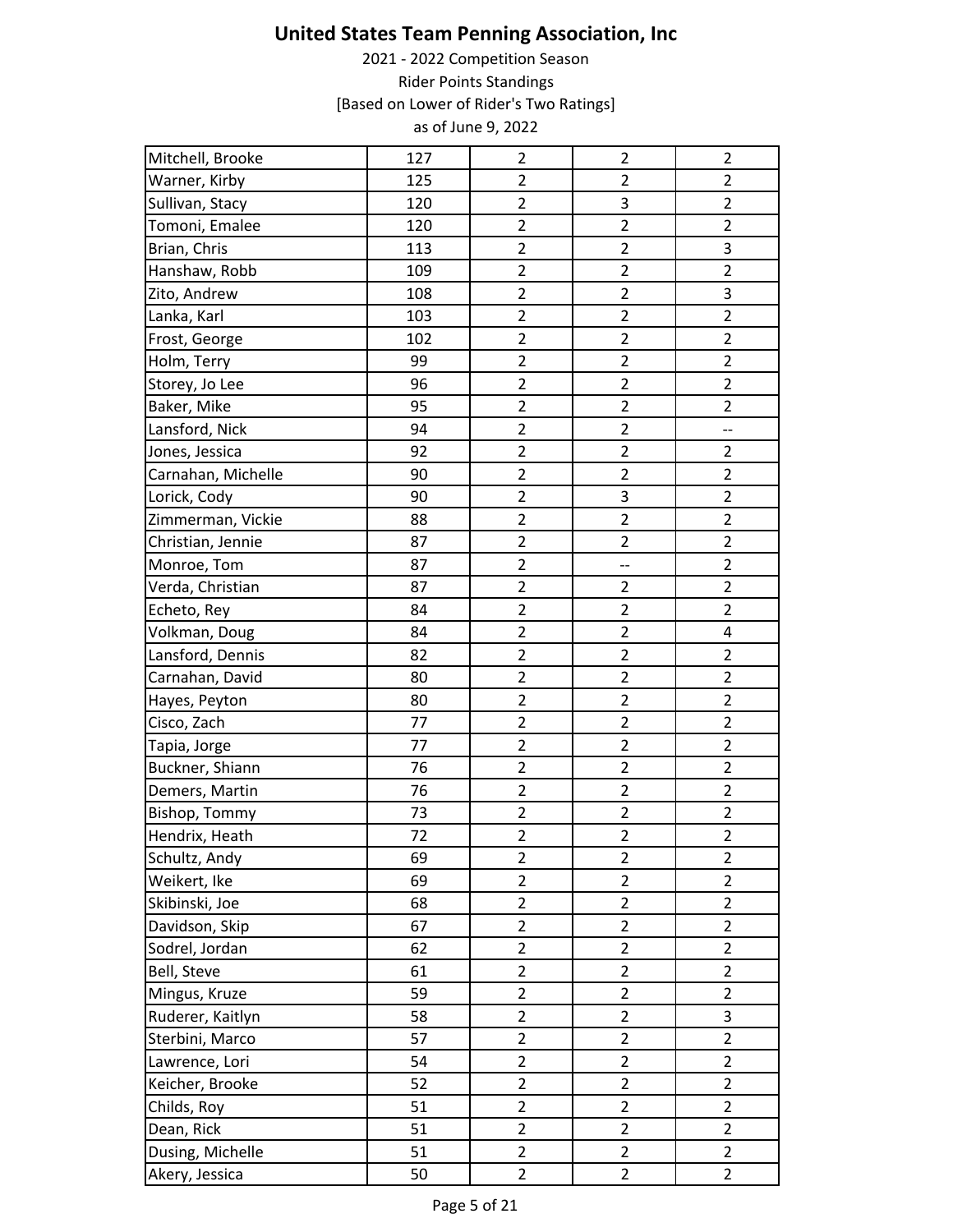| Bentley, Andy        | 49 | $\mathbf 2$    | $\overline{2}$            | $\overline{2}$ |
|----------------------|----|----------------|---------------------------|----------------|
| Witham, Patrick      | 49 | $\overline{2}$ | $\overline{2}$            | $\overline{2}$ |
| Hole, Sherry         | 48 | $\overline{2}$ | $\ensuremath{\mathsf{3}}$ | $\overline{2}$ |
| Polzel, Emily        | 48 | $\overline{2}$ | $\overline{2}$            | $\overline{2}$ |
| Braunschmidt, Anna   | 46 | $\overline{2}$ | $\overline{2}$            | $\overline{2}$ |
| Richards, Mary       | 46 | $\mathbf 2$    | $\mathbf 2$               | $\overline{2}$ |
| Damone, Hannah       | 45 | $\overline{2}$ | $\overline{2}$            | 4              |
| Seifert, Marilee     | 45 | $\overline{2}$ | $\overline{2}$            | $\overline{2}$ |
| Fortner, Will        | 43 | $\overline{2}$ | $\overline{2}$            | $\overline{2}$ |
| Lizama, Lilly        | 43 | $\overline{2}$ | $\overline{2}$            | --             |
| Childs, Jennifer     | 42 | $\overline{2}$ | $\overline{2}$            | $\overline{2}$ |
| Smailes, Jamie       | 42 | $\overline{2}$ | $\overline{2}$            | $\overline{2}$ |
| Field, Trisha        | 41 | $\overline{2}$ | $\overline{2}$            | 3              |
| Hudman, Rick         | 41 | $\overline{2}$ | $\overline{2}$            | $\overline{2}$ |
| Jurgens, Tom         | 41 | $\overline{2}$ | $\overline{2}$            | $\overline{2}$ |
| Bingham, Virgil      | 40 | $\overline{2}$ | $\overline{2}$            | $\overline{c}$ |
| Cope, Meredith       | 39 | $\overline{2}$ | $\overline{2}$            | $\overline{2}$ |
| Demers, Gaetan       | 39 | $\overline{2}$ | $\overline{2}$            | 3              |
| Sibbald, Shelbie     | 39 | $\overline{2}$ | $\overline{2}$            | $\overline{2}$ |
| Robinson, Mike       | 38 | $\overline{2}$ | $\mathbf 2$               | $\overline{2}$ |
| Zelisko, Lloyd       | 38 | $\overline{2}$ | $\overline{2}$            | $\overline{2}$ |
| Baumgardner, Kenny   | 37 | $\overline{2}$ | $\overline{2}$            | 3              |
| Hawk, Kirk           | 37 | $\overline{2}$ | $\overline{2}$            | $\overline{2}$ |
| Phillips, Scott      | 36 | $\overline{2}$ | $\overline{2}$            | $\overline{2}$ |
| Earls, Cody          | 34 | $\overline{2}$ | $\overline{2}$            | $\overline{2}$ |
| Franklin, Dave       | 33 | $\overline{2}$ | $\overline{2}$            | $\overline{2}$ |
| Berglund, Kelsey     | 32 | $\overline{2}$ | $\overline{2}$            | $\overline{2}$ |
| Duncan, Sammy        | 32 | $\overline{2}$ | $\overline{2}$            | $\overline{2}$ |
| Pancost, Carol       | 32 | $\overline{2}$ | $\overline{2}$            | $\overline{2}$ |
| Shupek, Rebecca      | 32 | $\overline{2}$ | $\overline{2}$            | $\overline{2}$ |
| Fleeks, Lucious      | 31 | $\overline{2}$ | $\overline{2}$            | 3              |
| Abney, Julie         | 30 | $\overline{2}$ | 2                         | $\overline{c}$ |
| Cardinal, Brian      | 29 | $\overline{2}$ | $\overline{2}$            | $\overline{2}$ |
| Steding, Stacy       | 29 | $\overline{2}$ | $\overline{2}$            | $\overline{2}$ |
| Abney, Bill          | 27 | $\overline{2}$ | $\overline{2}$            | $\overline{2}$ |
| Hansen, Pamela       | 27 | $\overline{2}$ | $\overline{2}$            | --             |
| Mederos, Juan carlos | 27 | $\mathbf 2$    | $\mathbf 2$               | $\overline{2}$ |
| Wade, Mac            | 27 | $\overline{2}$ | $\overline{2}$            | --             |
| Massey, Jason        | 26 | $\mathbf 2$    | $\overline{2}$            | $\overline{2}$ |
| Slade, Joey          | 26 | $\overline{2}$ | $\overline{2}$            | $\overline{2}$ |
| Akery, Staci         | 25 | $\overline{2}$ | $\overline{2}$            | $\overline{2}$ |
| Garcia, Marco        | 25 | $\overline{2}$ | $\overline{2}$            | $\overline{2}$ |
| Hegge, April         | 25 | $\overline{2}$ | $\overline{2}$            | 3              |
| Mckague, Brad        | 25 | $\overline{2}$ | $\overline{2}$            | $\overline{2}$ |
| Sibbald, Michael     | 24 | $\overline{2}$ | $\overline{2}$            | $\overline{2}$ |
| Guay, David          | 23 | $\overline{2}$ | $\overline{2}$            | $\overline{2}$ |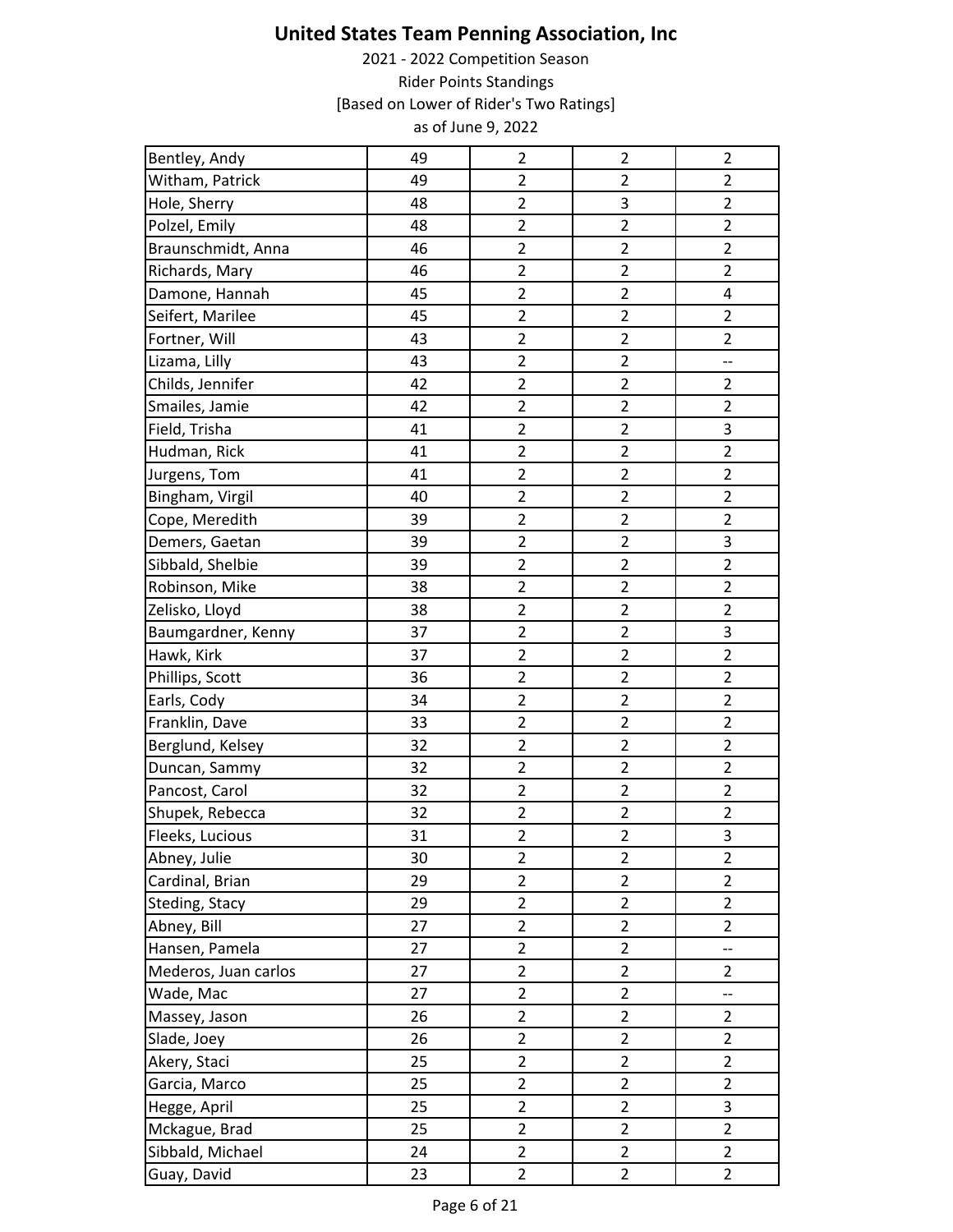| Corder, Denise          | 22                      | $\overline{\mathbf{c}}$ | $\overline{2}$           | --                       |
|-------------------------|-------------------------|-------------------------|--------------------------|--------------------------|
| Freiheit, Michelle      | 21                      | $\overline{2}$          | $\overline{2}$           | $\overline{2}$           |
| Gustafson, Maya         | 21                      | $\overline{\mathbf{c}}$ | 3                        | $\overline{2}$           |
| Harmatuik, Tammy        | 21                      | $\overline{2}$          | $\overline{2}$           | $\overline{2}$           |
| Earls, Clay             | 20                      | $\overline{2}$          | $\overline{2}$           | --                       |
| Roberts, Mike           | 20                      | $\overline{c}$          | --                       | $\overline{2}$           |
| Carrillo, Shawn         | 19                      | $\overline{2}$          | $\overline{2}$           | --                       |
| Ayers, Stan             | 18                      | $\overline{c}$          | $\overline{2}$           | $\overline{2}$           |
| Teltow, Danie           | 18                      | $\overline{c}$          | $\overline{2}$           | $\overline{2}$           |
| Vereschagin, Kristal    | 18                      | $\overline{2}$          | $\overline{2}$           | $\overline{a}$           |
| Knight, Clarence        | 17                      | $\overline{2}$          | --                       | $\overline{2}$           |
| Peterson, Dave          | 17                      | $\overline{c}$          | $\overline{2}$           | $\overline{2}$           |
| Archambeault, Sheri     | 16                      | $\overline{c}$          | $\overline{2}$           | $\overline{2}$           |
| Delude, Linda           | 15                      | $\overline{2}$          | $\overline{2}$           | $\overline{2}$           |
| Fortner, Michelle       | 15                      | $\overline{c}$          | $\overline{c}$           | $\overline{2}$           |
| Underwood, Brandon      | 15                      | $\overline{2}$          | $\overline{2}$           | $\overline{2}$           |
| Lovett, Johnny          | 14                      | $\overline{c}$          | $\mathbf 2$              | $\overline{c}$           |
| Schoepf, Bradley        | 14                      | $\overline{2}$          | $\overline{2}$           | $\overline{2}$           |
| Mason, Mitch            | 13                      | $\overline{2}$          | $\overline{2}$           | $\overline{2}$           |
| Massey, Jesse           | 13                      | $\overline{c}$          | $\overline{c}$           | $\overline{2}$           |
| Kirchenschlager, Dakota | 12                      | $\overline{c}$          | $\overline{2}$           | $\overline{2}$           |
| Smith, Justin           | 12                      | $\overline{2}$          | $\overline{2}$           | $\overline{2}$           |
| Fowler, Ellie           | 11                      | $\overline{c}$          | $\overline{2}$           | $\overline{2}$           |
| Keith, Tammy            | 11                      | $\overline{2}$          | $\overline{2}$           | $\overline{2}$           |
| Louis, Tony             | 11                      | $\overline{c}$          | $\overline{2}$           | 3                        |
| Smith, Jessica          | 11                      | $\overline{c}$          | $\overline{2}$           | $\overline{2}$           |
| Eatmon, David           | 10                      | $\overline{c}$          | $\overline{2}$           | $\overline{2}$           |
| Bock, Jason             | 9                       | $\overline{c}$          | $\overline{2}$           | 3                        |
| Cardinal, Paige         | 9                       | $\overline{c}$          | $\overline{2}$           | $\overline{\phantom{a}}$ |
| Akery, Allie            | 8                       | $\overline{c}$          | $\overline{\mathbf{c}}$  | --                       |
| Brown, Stacey           | 8                       | $\overline{2}$          | --                       | $\overline{2}$           |
| Jackson, Dave           | 8                       | $\overline{2}$          | $\overline{2}$           | $\overline{2}$           |
| Meserve, Michelle       | 8                       | $\overline{2}$          | $\overline{a}$           | $\overline{2}$           |
| Ammann, Preston         | 7                       | $\overline{c}$          | $\overline{2}$           | $\overline{2}$           |
| Jamison, Bob            | $\overline{7}$          | $\overline{2}$          | $\overline{2}$           | $\overline{2}$           |
| Salter, Jerry           | $\overline{7}$          | $\overline{2}$          | --                       | $\overline{2}$           |
| Appenzeller, Kerry      | 6                       | $\overline{2}$          | $\overline{2}$           | $\overline{2}$           |
| Haselip, Ashtyn         | 6                       | $\overline{2}$          | $\overline{2}$           | $\overline{2}$           |
| Seyer, Brent            | 6                       | $\overline{2}$          | $\overline{\phantom{a}}$ | $\overline{2}$           |
| Teague, Dick            | 6                       | $\overline{2}$          | $\overline{2}$           | $\overline{2}$           |
| Ensminger, Mark         | 5                       | $\overline{2}$          | $\overline{2}$           | $\overline{2}$           |
| Weigand, Dan            | 5                       | $\overline{2}$          | $\overline{2}$           | 4                        |
| Berkenpas, Brian        | 4                       | $\overline{2}$          | $\overline{2}$           | $\overline{2}$           |
| Darby, Rocky            | $\overline{\mathbf{4}}$ | $\overline{2}$          | $\overline{2}$           | $\overline{\phantom{a}}$ |
| Petersen, Brad          | $\overline{4}$          | $\overline{2}$          | $\overline{2}$           | --                       |
| Earls, Lee              | $\overline{2}$          | $\overline{2}$          | $\overline{2}$           | $\overline{2}$           |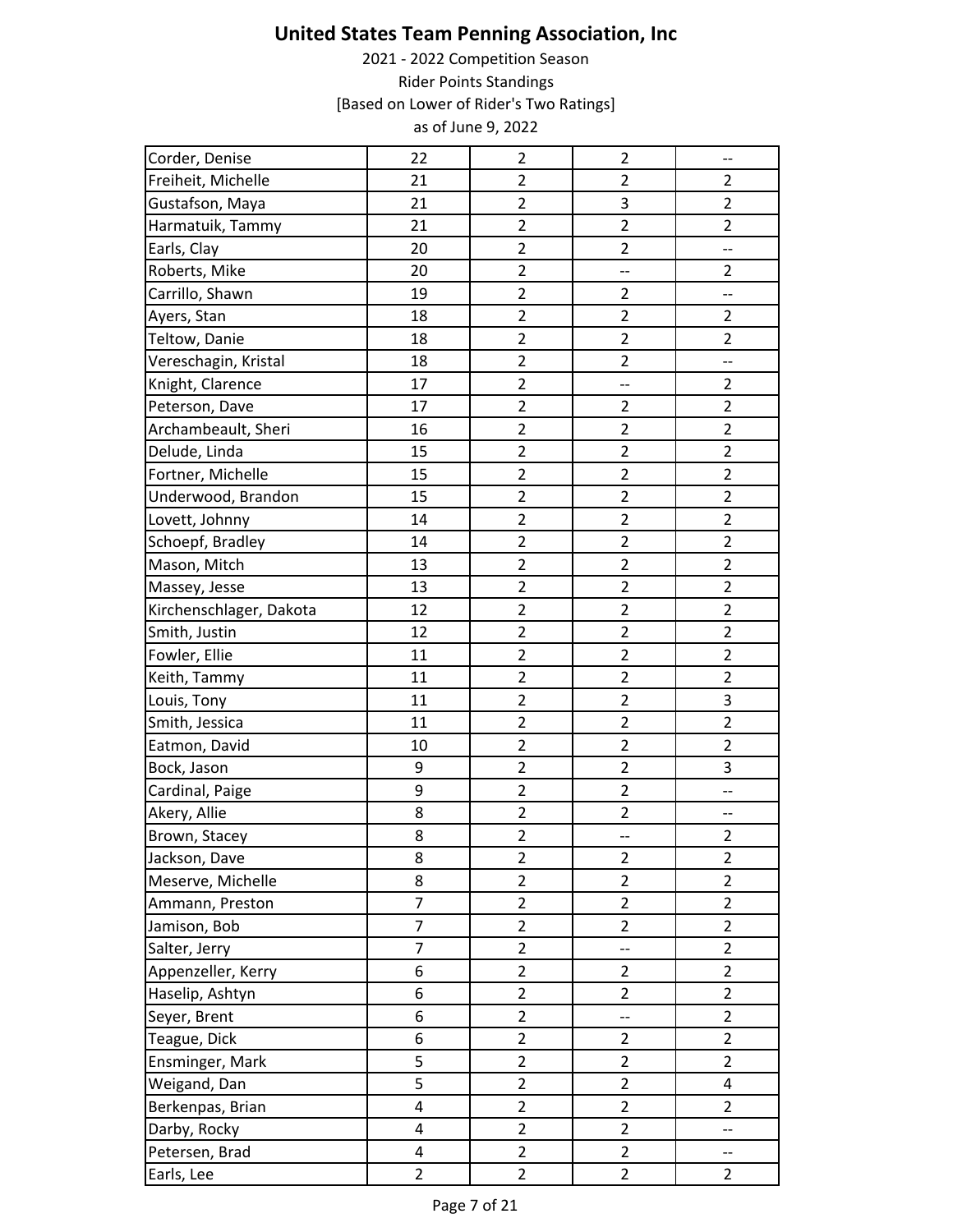| Baddock, Larry      | $\mathbf{1}$        | $\overline{2}$ | --                      | $\overline{2}$           |
|---------------------|---------------------|----------------|-------------------------|--------------------------|
| Kissinger, Scot     | $\mathbf{1}$        | $\overline{2}$ | $\overline{2}$          | $\overline{2}$           |
| Lutz, Janelle       | $\mathbf{1}$        | $\overline{2}$ | $\overline{2}$          | $\overline{2}$           |
| Armenta, Matt       | 0                   | $\overline{2}$ | $\overline{2}$          | $\overline{2}$           |
| Babbitt, Kylie      | 0                   | $\overline{2}$ | $\overline{2}$          | $\overline{2}$           |
| Baker, Jake         | 0                   | $\overline{2}$ | $\overline{2}$          | $\overline{2}$           |
| Chambers, Courtenay | 0                   | $\overline{2}$ | $\overline{2}$          | $\overline{2}$           |
| Clinton, Jason      | $\mathsf 0$         | $\overline{2}$ | $\overline{\mathbf{c}}$ | $\overline{2}$           |
| Cole, Michael       | 0                   | $\overline{2}$ | $\overline{2}$          | $\overline{2}$           |
| Conner, Travis      | 0                   | $\overline{2}$ | $\overline{2}$          | $\overline{\phantom{a}}$ |
| Dufurrena, Rieta    | 0                   | $\overline{2}$ | $\overline{2}$          | $\overline{2}$           |
| Gipson, Shelly      | 0                   | $\overline{2}$ | $\overline{2}$          | $\mathsf 3$              |
| Hardie, Dave        | $\mathsf{O}\xspace$ | $\mathbf 2$    | $\mathbf 2$             | $\overline{2}$           |
| Hargis, Wen         | 0                   | $\overline{2}$ | $\overline{2}$          | $\overline{2}$           |
| Hembree, Allison    | 0                   | $\overline{2}$ | $\overline{2}$          | $\mathsf 3$              |
| Holck, Travis       | 0                   | $\overline{2}$ | $\overline{2}$          | $\mathsf 3$              |
| Howard, Adele       | 0                   | $\overline{2}$ | $\overline{2}$          | 3                        |
| Kato, Dylan         | 0                   | $\overline{2}$ | --                      | $\overline{2}$           |
| McClendon, Liz      | 0                   | $\overline{2}$ | --                      | $\overline{2}$           |
| McDougal, Amy       | 0                   | $\overline{c}$ | $\overline{c}$          | $\overline{2}$           |
| McNish, Jeff        | 0                   | $\overline{2}$ | $\overline{2}$          | $\overline{2}$           |
| Mead, Teresa        | 0                   | $\overline{2}$ | $\overline{c}$          | $\overline{2}$           |
| Poirier, Guy        | 0                   | $\overline{2}$ | $\overline{2}$          | $\overline{2}$           |
| Quinn, Danielle     | 0                   | $\overline{2}$ | $\overline{2}$          | $\mathsf 3$              |
| Schwarzkopf, Tom    | 0                   | $\overline{2}$ | 3                       | $\overline{2}$           |
| Seyer, Rachel       | 0                   | $\overline{2}$ | --                      | $\overline{2}$           |
| Smith, Howard       | $\mathsf{O}\xspace$ | $\mathbf 2$    | $\overline{2}$          | $\overline{2}$           |
| Stalheim, Rae       | 0                   | $\overline{2}$ | --                      | $\overline{2}$           |
| Taylor, Derek       | 0                   | $\overline{2}$ | $\overline{2}$          | $\overline{2}$           |
| Wyatt, Kerri        | 0                   | $\overline{2}$ | $\overline{c}$          | $\overline{2}$           |
| Cecil, John         | 317                 | $\mathbf{1}$   | $\overline{1}$          | $\overline{2}$           |
| Koesters, Cheyenne  | 261                 | $\mathbf{1}$   | $\mathbf{1}$            | $\overline{2}$           |
| Chappelear, Tanner  | 241                 | $\mathbf{1}$   | $\mathbf{1}$            | $\mathbf{1}$             |
| Jamarillo, Hector   | 228                 | $\mathbf 1$    | $\mathbf{1}$            | $\mathbf 1$              |
| Morris, Christopher | 197                 | $\mathbf{1}$   | $\mathbf{1}$            | $\mathbf{1}$             |
| Sampson, Deanne     | 196                 | $\mathbf{1}$   | $\mathbf{1}$            | $\mathbf{1}$             |
| Brown, Jennifer     | 187                 | $\mathbf{1}$   | $\mathbf{1}$            | $\mathbf{1}$             |
| Padgett, Tim        | 174                 | $\mathbf{1}$   | $\mathbf{1}$            | $\mathbf{1}$             |
| TRAPP, DOUG         | 169                 | $\mathbf 1$    | $\mathbf 1$             | $\mathbf 1$              |
| Olson, Steve        | 165                 | $\mathbf{1}$   | $\mathbf{1}$            | $\mathbf{1}$             |
| Powers, Summer      | 163                 | $\mathbf{1}$   | $\mathbf{1}$            | $\mathbf{1}$             |
| Magill, Cheri       | 151                 | $\mathbf{1}$   | $\mathbf{1}$            | $\mathbf{1}$             |
| Strenge, Robert     | 143                 | $\mathbf{1}$   | $\mathbf{1}$            | $\mathbf{1}$             |
| Black, Erika        | 136                 | $\mathbf{1}$   | $\overline{2}$          | $\mathbf{1}$             |
| Bromley, Eric       | 136                 | $\mathbf{1}$   | $\mathbf{1}$            | $\mathbf{1}$             |
| Kling, Larry        | 132                 | $\mathbf{1}$   | $\mathbf{1}$            | $\mathbf{1}$             |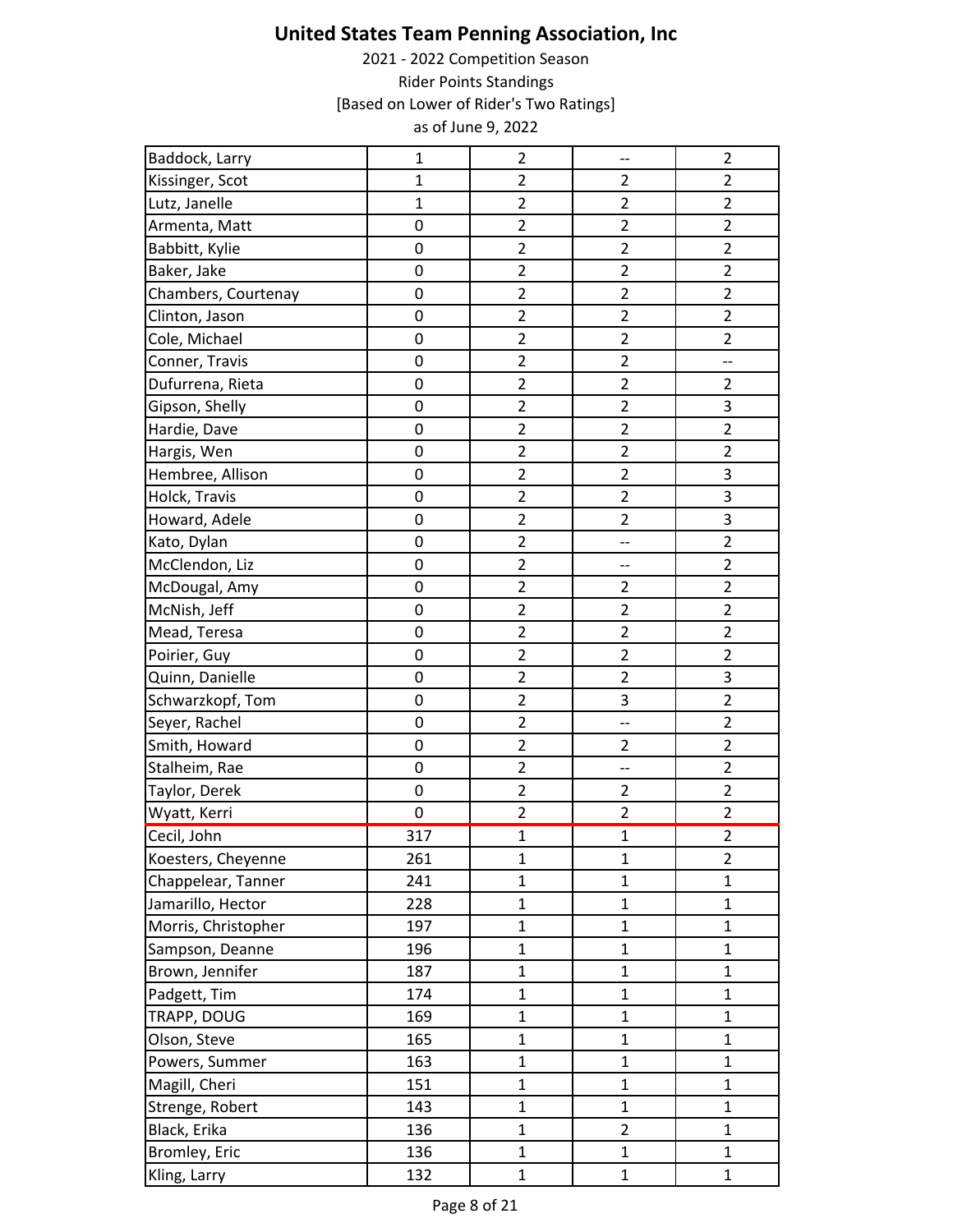| Allen, Janeice            | 131 | $\mathbf{1}$   | $\mathbf 1$    | $\mathbf 1$    |
|---------------------------|-----|----------------|----------------|----------------|
| O'Curran, Jenny           | 130 | $\mathbf{1}$   | $\mathbf{1}$   | $\mathbf{1}$   |
| Savage, Eddie             | 121 | $\mathbf 1$    | $\mathbf 1$    | $\mathbf{1}$   |
| Nickerson, Heather        | 118 | $\mathbf{1}$   | $\mathbf{1}$   | $\mathbf{1}$   |
| Barcelona, Cheyenne       | 116 | $\mathbf{1}$   | $\mathbf{1}$   | $\mathbf{1}$   |
| Mayfield, Bill            | 112 | $\mathbf{1}$   | $\mathbf{1}$   | $\mathbf{1}$   |
| Wood, Greg                | 111 | $\mathbf{1}$   | 1              | 1              |
| Holm, Hank                | 108 | $\mathbf{1}$   | $\mathbf{1}$   | $\mathbf{1}$   |
| Bernholz, Ryder           | 104 | $\mathbf{1}$   | $\mathbf{1}$   | $\mathbf{1}$   |
| Morreau, Bob              | 104 | $\mathbf{1}$   | $\mathbf{1}$   | $\mathbf{1}$   |
| Appenzeller, Susan        | 101 | $\mathbf{1}$   | $\mathbf{1}$   | $\mathbf{1}$   |
| Rennie, Tessa             | 100 | $\mathbf{1}$   | $\mathbf{1}$   | $\mathbf{1}$   |
| Brzymialkiewicz, Payton   | 97  | $\mathbf{1}$   | $\mathbf{1}$   | $\mathbf{1}$   |
| Kruger, Bronson           | 96  | $\mathbf{1}$   | $\mathbf{1}$   | $\mathbf{1}$   |
| Laughton, Jersi           | 96  | $\mathbf{1}$   | $\mathbf 1$    | $\mathbf{1}$   |
| Leal, Eduardo             | 92  | $\mathbf{1}$   | $\mathbf 1$    | $\mathbf{1}$   |
| Lewis, Amanda             | 91  | $\mathbf{1}$   | $\mathbf 1$    | $\mathbf 1$    |
| Hampton-fortner, Abigayle | 89  | $\mathbf{1}$   | $\mathbf{1}$   | $\overline{2}$ |
| Randolph, Traci           | 89  | $\mathbf{1}$   | $\mathbf{1}$   | $\mathbf{1}$   |
| Davidson, Lynn            | 88  | $\mathbf{1}$   | $\mathbf{1}$   | $\mathbf{1}$   |
| Wine, Brandon             | 88  | $\mathbf{1}$   | $\mathbf{1}$   | $\mathbf{1}$   |
| Flint, Marti              | 87  | $\mathbf 1$    | $\mathbf 1$    | $\overline{2}$ |
| Hensley, Blake            | 86  | $\mathbf{1}$   | $\mathbf{1}$   | $\mathbf 1$    |
| Jones, Piper              | 86  | $\mathbf{1}$   | $\mathbf{1}$   | $\mathbf{1}$   |
| Watson, Dottie            | 84  | $\mathbf{1}$   | $\mathbf{1}$   | $\mathbf{1}$   |
| Kruger, Breck             | 82  | $\mathbf{1}$   | $\mathbf{1}$   | $\overline{2}$ |
| Neumann, Delilah          | 79  | $\mathbf{1}$   | $\mathbf{1}$   | $\mathbf{1}$   |
| Saggione, Aubrey          | 79  | $\mathbf{1}$   | $\mathbf{1}$   | $\mathbf{1}$   |
| Morris, Jessica           | 78  | $\mathbf 1$    | $\mathbf 1$    | $\mathbf 1$    |
| Rycroft, Leah             | 78  | $\mathbf 1$    | $\mathbf 1$    | $\mathbf{1}$   |
| Emrick, Don               | 75  | $\overline{1}$ | $\mathbf{1}$   | $\overline{2}$ |
| Sik, Tatum                | 75  | $\mathbf{1}$   | $\overline{c}$ | $\mathbf{1}$   |
| Sperle, Katy              | 75  | $\mathbf{1}$   | $\mathbf{1}$   | $\mathbf{1}$   |
| Sik, Holly                | 73  | $\mathbf 1$    | $\overline{c}$ | $\mathbf 1$    |
| Shelton, Avery            | 72  | $\mathbf{1}$   | $\mathbf{1}$   | $\mathbf{1}$   |
| Dalgleish, David          | 71  | $\mathbf{1}$   | $\mathbf 1$    | $\overline{2}$ |
| Rycroft, Carter           | 71  | $\mathbf{1}$   | $\mathbf 1$    | $\mathbf{1}$   |
| Hall, James               | 70  | $\mathbf{1}$   | --             | $\mathbf{1}$   |
| Loftin, Terri             | 70  | $\mathbf 1$    | $\mathbf 1$    | $\mathbf{1}$   |
| Kunze, Justin             | 69  | $\mathbf{1}$   | $\mathbf{1}$   | $\mathbf{1}$   |
| Barnett, Tammy-Lee        | 68  | $\mathbf{1}$   | $\mathbf 1$    | $\mathbf 1$    |
| Blanchard, Charlotte      | 67  | $\mathbf{1}$   | $\mathbf{1}$   | $\overline{2}$ |
| Pomerleau, Deb            | 67  | $\mathbf{1}$   | $\mathbf 1$    | $\mathbf 1$    |
| Haley, Jason              | 65  | $\mathbf{1}$   | $\overline{2}$ | $\mathbf{1}$   |
| Seffens, Larry            | 64  | $\mathbf{1}$   | $\mathbf{1}$   | $\mathbf{1}$   |
| Cook, Chontel             | 62  | $\mathbf{1}$   | $\mathbf{1}$   | $\mathbf{1}$   |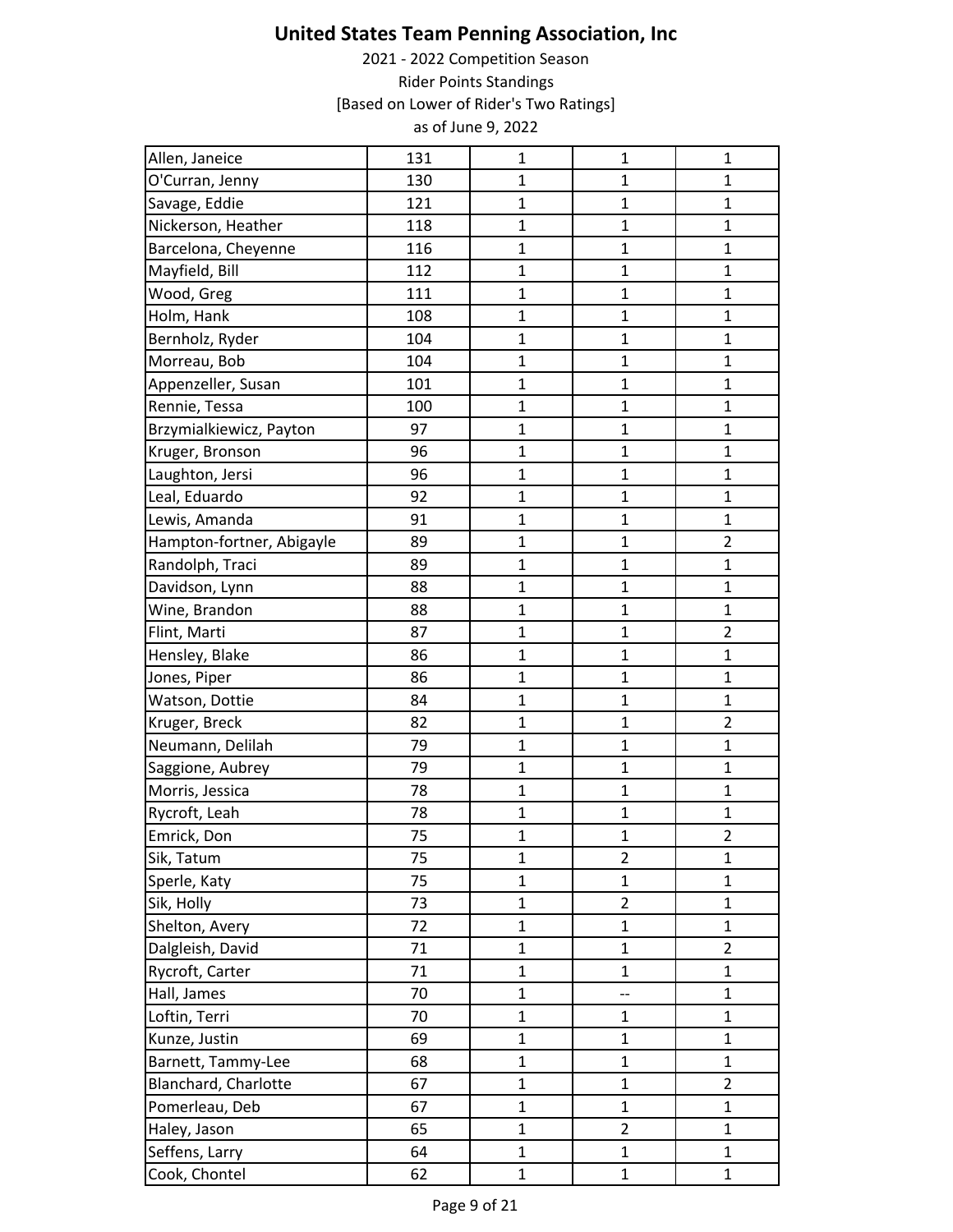| Moore, Randy            | 62 | $\mathbf{1}$ | $\mathbf{1}$   | $\mathbf 1$    |
|-------------------------|----|--------------|----------------|----------------|
| Woessner, Robin         | 61 | $\mathbf{1}$ | $\mathbf{1}$   | $\mathbf{1}$   |
| Kruger, Bodee           | 60 | $\mathbf{1}$ | $\mathbf 1$    | $\mathbf{1}$   |
| Law, Meaghan            | 60 | $\mathbf{1}$ | $\mathbf{1}$   | $\mathbf{1}$   |
| Brzymialkiewicz, Hunter | 59 | $\mathbf{1}$ | $\mathbf{1}$   | $\mathbf{1}$   |
| Lumpkins, Myron         | 57 | $\mathbf{1}$ | $\mathbf{1}$   | $\mathbf{1}$   |
| Mitchell, Chelsea       | 57 | $\mathbf{1}$ | $\mathbf{1}$   | $\mathbf{1}$   |
| Appenzeller, Kassi      | 56 | $\mathbf 1$  | $\mathbf 1$    | $\mathbf 1$    |
| Kiggins, Ann            | 56 | $\mathbf{1}$ | $\mathbf{1}$   | $\mathbf{1}$   |
| Sickels, Phyllis        | 56 | $\mathbf{1}$ | $\mathbf 1$    | $\mathbf{1}$   |
| Woolsey, Ann Marie      | 55 | $\mathbf{1}$ | $\mathbf{1}$   | $\mathbf{1}$   |
| Childress, Paul         | 54 | $\mathbf{1}$ | $\mathbf{1}$   | $\mathbf{1}$   |
| Nichols, Philip         | 54 | $\mathbf 1$  | $\mathbf{1}$   | $\mathbf{1}$   |
| Lanka, Anna             | 53 | $\mathbf{1}$ | $\mathbf{1}$   | $\mathbf{1}$   |
| Maxey, Anita            | 53 | $\mathbf{1}$ | $\mathbf{1}$   | $\mathbf{1}$   |
| Berglund, Andrew        | 52 | $\mathbf{1}$ | $\mathbf{1}$   | $\mathbf{1}$   |
| Ford, Rodger            | 50 | $\mathbf{1}$ | $\mathbf 1$    | $\mathbf{1}$   |
| Maxwell, Paul           | 50 | $\mathbf{1}$ | $\mathbf{1}$   | $\mathbf{1}$   |
| Mahon, Cherrie          | 49 | $\mathbf{1}$ | $\mathbf{1}$   | $\mathbf{1}$   |
| Pinterits, Alex         | 49 | $\mathbf{1}$ | $\mathbf{1}$   | $\mathbf{1}$   |
| Froelich, Kirsten       | 48 | $\mathbf{1}$ | $\mathbf{1}$   | $\mathbf{1}$   |
| Jackson, Kim            | 48 | $\mathbf{1}$ | $\mathbf 1$    | $\mathbf 1$    |
| Moore, Jeremiah         | 48 | $\mathbf{1}$ | $\mathbf{1}$   | $\mathbf{1}$   |
| Pollard, Steffanie      | 48 | $\mathbf{1}$ | $\mathbf{1}$   | --             |
| Henley, Bobby           | 47 | $\mathbf{1}$ | $\mathbf{1}$   | $\mathbf{1}$   |
| Wallace, Jim            | 47 | $\mathbf{1}$ | $\mathbf{1}$   | $\mathbf{1}$   |
| bohart, sarah           | 46 | $\mathbf 1$  | $\mathbf 1$    | $\mathbf 1$    |
| Savage, Bobby           | 46 | $\mathbf{1}$ | $\mathbf{1}$   | $\mathbf{1}$   |
| Vevle, Joy              | 46 | $\mathbf{1}$ | $\mathbf{1}$   | $\mathbf{1}$   |
| Polzel, Hailee          | 45 | $\mathbf 1$  | $\mathbf 1$    | $\mathbf{1}$   |
| Akery, Ronnie           | 43 | $\mathbf{1}$ | $\mathbf{1}$   | $\mathbf{1}$   |
| Fletcher, John          | 43 | $\mathbf{1}$ | $\mathbf{1}$   | $\mathbf 1$    |
| Lanpher, Holly          | 43 | $\mathbf{1}$ | $\mathbf{1}$   | $\mathbf{1}$   |
| Lovecchio, Bonnie J     | 43 | $\mathbf 1$  | $\mathbf 1$    | $\mathbf 1$    |
| Mckee, Will             | 43 | $\mathbf{1}$ | $\mathbf{1}$   | $\mathbf{1}$   |
| Rogers, Lee             | 43 | $\mathbf{1}$ | $\mathbf{1}$   | $\mathbf{1}$   |
| Smith, Harrell          | 43 | $\mathbf{1}$ | $\mathbf{1}$   | $\mathbf{1}$   |
| Stansbury, David        | 43 | $\mathbf{1}$ | $\overline{2}$ | $\mathbf{1}$   |
| Hegge, Kylynn           | 41 | $\mathbf{1}$ | $\mathbf{1}$   | $\overline{2}$ |
| McNish, Rebecca         | 41 | $\mathbf{1}$ | $\mathbf{1}$   | $\mathbf{1}$   |
| Sarjeant, Angelo        | 41 | $\mathbf{1}$ | $\mathbf 1$    | $\mathbf 1$    |
| Smith, Linda            | 40 | $\mathbf{1}$ | $\mathbf{1}$   | $\mathbf{1}$   |
| Stanford, Ashton        | 40 | $\mathbf{1}$ | $\mathbf{1}$   | $\overline{2}$ |
| Zito, Adam              | 40 | $\mathbf{1}$ | $\mathbf{1}$   | $\mathbf{1}$   |
| Volkman, Carrlie        | 39 | $\mathbf{1}$ | $\mathbf{1}$   | $\mathbf{1}$   |
| Wade, Bruce             | 39 | $\mathbf 1$  | $\mathbf{1}$   | --             |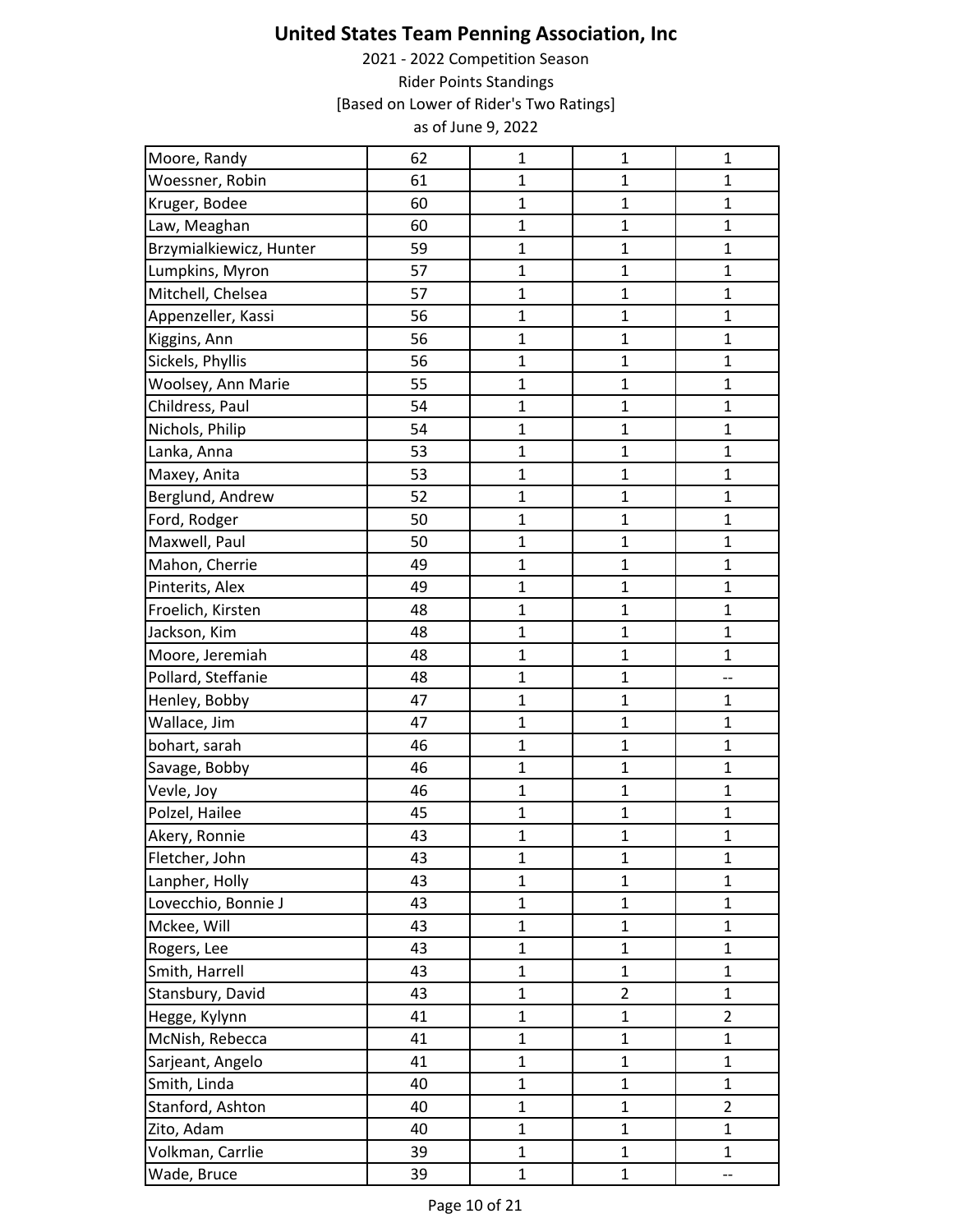| Blevins, Paul     | 38 | $\mathbf{1}$   | $\mathbf{1}$   | $\mathbf{1}$   |
|-------------------|----|----------------|----------------|----------------|
| Jamison, Katie    | 38 | $\mathbf{1}$   | $\mathbf{1}$   | $\mathbf{1}$   |
| Blick, Lonna      | 37 | $\mathbf 1$    | $\mathbf 1$    | $\mathbf{1}$   |
| Hampton, Lillian  | 37 | $\mathbf{1}$   | $\mathbf{1}$   | $\mathbf{1}$   |
| Hill, Wayne       | 37 | $\mathbf{1}$   | $\mathbf{1}$   | $\mathbf{1}$   |
| Labbe, Scott      | 37 | $\mathbf{1}$   | $\mathbf{1}$   | $\mathbf{1}$   |
| Coker, Marcia     | 36 | $\mathbf{1}$   | $\mathbf{1}$   | $\overline{2}$ |
| Shelton, Dewayna  | 36 | $\mathbf 1$    | $\mathbf 1$    | $\mathbf 1$    |
| Terrase, Donna    | 36 | $\mathbf{1}$   | $\mathbf{1}$   | $\mathbf{1}$   |
| Ahnert, Zoe       | 35 | $\mathbf{1}$   | $\mathbf 1$    | $\mathbf 1$    |
| Sarpy, Simon      | 35 | $\mathbf{1}$   | $\mathbf{1}$   | $\mathbf{1}$   |
| Sheppard, Beckie  | 35 | $\mathbf{1}$   | $\mathbf{1}$   | $\mathbf{1}$   |
| Mullins, Jeremy   | 34 | $\mathbf{1}$   | $\mathbf{1}$   | --             |
| Walles, Mark      | 34 | $\mathbf{1}$   | $\overline{2}$ | $\mathbf{1}$   |
| Lindsey, Karisma  | 33 | $\mathbf{1}$   | $\mathbf 1$    | $\mathbf 1$    |
| Redmond, Cheryl   | 33 | $\mathbf{1}$   | $\mathbf 1$    | $\mathbf{1}$   |
| Fowler, David     | 32 | $\mathbf 1$    | $\mathbf 1$    | $\mathbf 1$    |
| Hembree, Justin   | 32 | $\mathbf{1}$   | $\mathbf{1}$   | $\mathbf{1}$   |
| Reyes, Raul       | 32 | $\mathbf{1}$   | $\mathbf{1}$   | $\mathbf{1}$   |
| Anderson, Brian   | 31 | $\mathbf{1}$   | $\mathbf{1}$   | $\mathbf{1}$   |
| Caudle, Tim       | 31 | $\mathbf{1}$   | $\mathbf{1}$   | $\mathbf{1}$   |
| Coker, Aubree     | 31 | $\mathbf{1}$   | $\mathbf 1$    | $\mathbf 1$    |
| Dickson, Thomas   | 31 | $\mathbf{1}$   | $\mathbf{1}$   | $\mathbf{1}$   |
| Feldt, Allison    | 31 | $\mathbf{1}$   | $\mathbf{1}$   | $\overline{2}$ |
| Hodas, Jen        | 31 | $\mathbf{1}$   | $\mathbf{1}$   | $\mathbf{1}$   |
| McMillan, Kathy   | 31 | $\mathbf{1}$   | $\mathbf{1}$   | 3              |
| Novoa, Ramon      | 31 | $\mathbf 1$    | $\mathbf 1$    | --             |
| Sargent, Angelo   | 30 | $\mathbf{1}$   | $\mathbf{1}$   | --             |
| Apolinar, Andy    | 29 | $\mathbf{1}$   | $\overline{1}$ | $\overline{2}$ |
| Bauman, Mitch     | 29 | $\mathbf 1$    | $\mathbf 1$    | $\mathbf 1$    |
| Nassraway, Karen  | 29 | $\mathbf{1}$   | $\mathbf{1}$   | $\mathbf{1}$   |
| Mitchell, Chris   | 28 | $\mathbf{1}$   | $\mathbf 1$    | $\mathbf{1}$   |
| Stanley, Katie    | 28 | $\mathbf{1}$   | $\mathbf{1}$   | $\overline{2}$ |
| Weber, Erin       | 28 | $\mathbf 1$    | $\mathbf 1$    | $\mathbf 1$    |
| Elliott, Mitchell | 27 | $\mathbf{1}$   | $\overline{1}$ | $\mathbf{1}$   |
| Perkins, Danny    | 27 | $\mathbf{1}$   | $\mathbf 1$    | $\mathbf 1$    |
| Slade, Darin      | 27 | $\mathbf{1}$   | $\mathbf{1}$   | $\mathbf{1}$   |
| Tidey, Debbie     | 27 | $\mathbf{1}$   | $\mathbf{1}$   | $\mathbf{1}$   |
| Bluhm, Dustin     | 26 | $\mathbf{1}$   | $\mathbf{1}$   | $\mathbf{1}$   |
| Inglis, Ashley    | 26 | $\mathbf{1}$   | $\mathbf{1}$   | $\mathbf{1}$   |
| Tolkan, Joyce     | 26 | $\mathbf{1}$   | $\mathbf 1$    | $\mathbf 1$    |
| Estes, Gary       | 25 | $\mathbf{1}$   | $\mathbf{1}$   | $\mathbf{1}$   |
| Jones, Tom        | 25 | $\mathbf{1}$   | $\mathbf{1}$   | $\mathbf{1}$   |
| Martino, Alessio  | 25 | $\overline{1}$ | $\mathbf{1}$   | $\mathbf{1}$   |
| Taylor, Simone    | 25 | $\mathbf{1}$   | $\mathbf{1}$   | $\mathbf{1}$   |
| Albrecht, Rustin  | 24 | $\mathbf 1$    | $\mathbf{1}$   | $\mathbf{1}$   |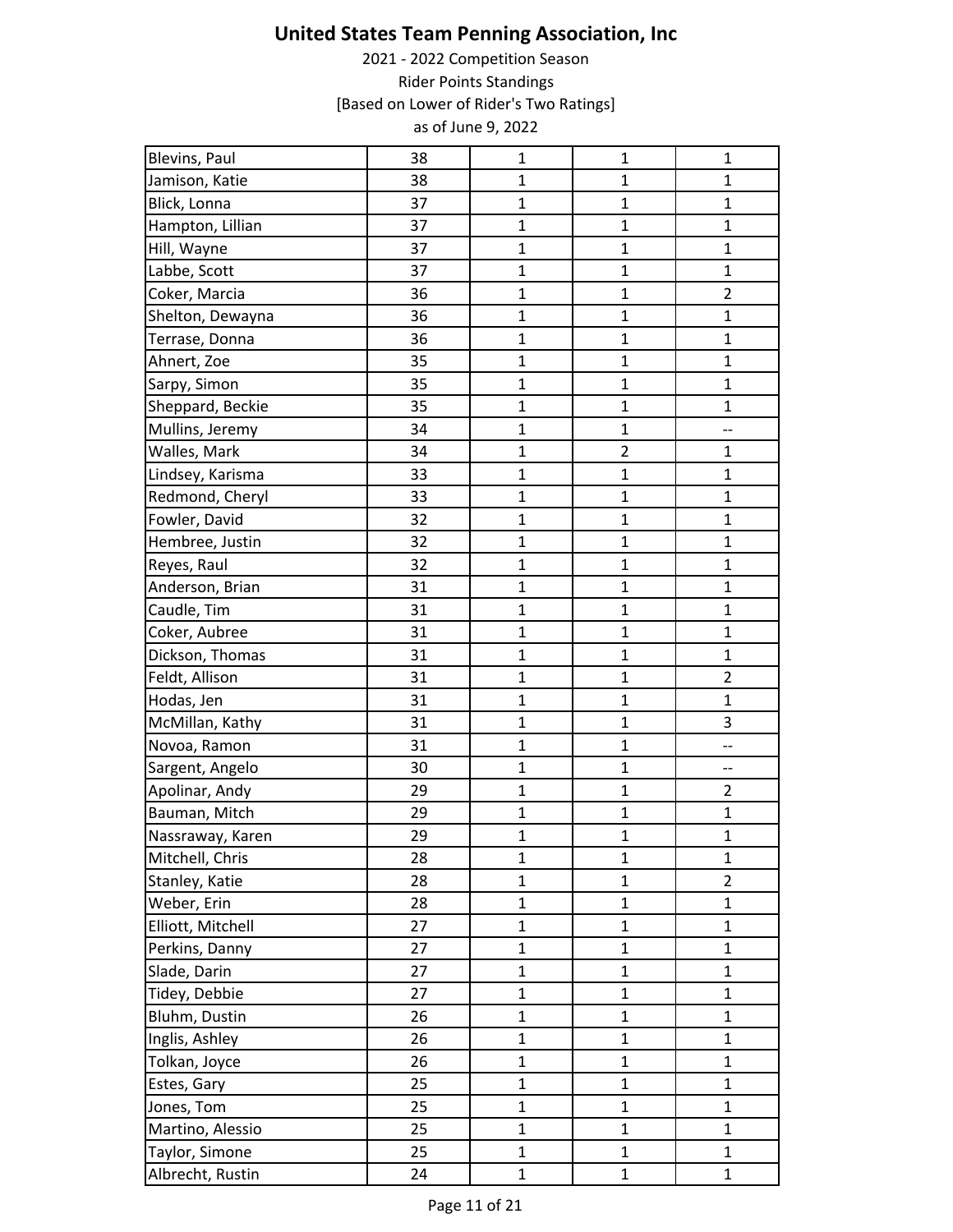| Bernier, Daniel    | 24 | $\mathbf{1}$   | 1              | $\mathbf{1}$   |
|--------------------|----|----------------|----------------|----------------|
| Hunsaker, J r      | 24 | $\overline{1}$ | $\mathbf 1$    | --             |
| Scott, Stuart      | 24 | $\mathbf{1}$   | $\mathbf{1}$   | $\mathbf{1}$   |
| Welsh, Esther      | 24 | $\overline{1}$ | --             | $\mathbf{1}$   |
| White, Karla       | 24 | $\mathbf{1}$   | $\mathbf{1}$   | $\mathbf{1}$   |
| Boglione, Sofia    | 23 | $\mathbf{1}$   | $\mathbf{1}$   | $\mathbf{1}$   |
| Favorito, kristi   | 23 | $\mathbf{1}$   | $\mathbf{1}$   | $\mathbf{1}$   |
| Hokana, Brook      | 23 | $\mathbf{1}$   | $\mathbf{1}$   | $\mathbf 1$    |
| Walpole, Cary      | 23 | $\mathbf{1}$   | $\mathbf{1}$   | $\mathbf{1}$   |
| Williams, Poncho   | 23 | $\mathbf{1}$   | $\mathbf{1}$   | $\mathbf{1}$   |
| Banuelos, Ashlyn   | 22 | $\mathbf{1}$   | --             | $\mathbf{1}$   |
| Blackstock, Tommy  | 22 | $\mathbf{1}$   | --             | $\mathbf{1}$   |
| Bond, Emily        | 22 | $\mathbf 1$    | $\mathbf{1}$   | $\mathbf 1$    |
| Fowler, Nicole     | 22 | $\mathbf{1}$   | $\mathbf{1}$   | $\mathbf{1}$   |
| MacAlpine, Trevor  | 22 | $\mathbf{1}$   | $\mathbf{1}$   | $\mathbf{1}$   |
| Swiger, Jeff       | 22 | $\mathbf{1}$   | $\mathbf{1}$   | $\overline{2}$ |
| Haley, Christy     | 21 | $\mathbf{1}$   | $\mathbf 1$    | $\mathbf{1}$   |
| Padgett, Julie     | 21 | $\mathbf{1}$   | $\mathbf{1}$   | $\mathbf{1}$   |
| Pehrson, Shellirae | 21 | $\mathbf{1}$   | $\mathbf{1}$   | $\overline{2}$ |
| Strenge, Julie     | 21 | $\overline{1}$ | $\mathbf{1}$   | $\mathbf{1}$   |
| Bedell, Woody      | 20 | $\mathbf{1}$   | $\mathbf{1}$   | $\mathbf{1}$   |
| Dickson, London    | 20 | $\mathbf{1}$   | $\mathbf{1}$   | $\mathbf{1}$   |
| FINLEY, DENA       | 20 | $\overline{1}$ | $\mathbf{1}$   | $\mathbf{1}$   |
| Hansen, Rick       | 20 | $\mathbf{1}$   | $\mathbf{1}$   | $\overline{2}$ |
| Palmero, Frank     | 20 | $\overline{1}$ | $\overline{1}$ | $\mathbf{1}$   |
| Riebli, Jim        | 20 | $\mathbf{1}$   | $\mathbf 1$    | --             |
| Angel, Janet       | 19 | $\mathbf{1}$   | --             | $\mathbf 1$    |
| Finley, Scott      | 19 | $\mathbf{1}$   | $\mathbf{1}$   | $\overline{2}$ |
| Mederos, Juan      | 19 | $\overline{1}$ | $\mathbf 1$    | $\mathbf{1}$   |
| Ruiz, Jennifer     | 19 | $\mathbf{1}$   | 1              | $\mathbf{1}$   |
| Ruiz, Jose         | 19 | $\mathbf{1}$   | $\mathbf{1}$   | $\mathbf{1}$   |
| Saggione, Cali     | 19 | $\mathbf 1$    | $\mathbf{1}$   | $\mathbf{1}$   |
| Stone, Don         | 19 | $\mathbf{1}$   | $\overline{1}$ | $\mathbf{1}$   |
| Bell, Lisa         | 18 | $\mathbf{1}$   | $\mathbf{1}$   | $\mathbf 1$    |
| Exposito, Mark     | 18 | $\mathbf{1}$   | $\mathbf 1$    | $\mathbf 1$    |
| Kunze, Sadie       | 18 | $\mathbf{1}$   | $\mathbf{1}$   | $\mathbf{1}$   |
| Murray, Sheri      | 18 | $\mathbf{1}$   | $\mathbf 1$    | $\mathbf{1}$   |
| O'Neal, Kyle       | 18 | $\mathbf{1}$   | $\mathbf{1}$   | $\mathbf{1}$   |
| Terry, Summer      | 18 | $\mathbf{1}$   | $\mathbf{1}$   | $\overline{2}$ |
| Bohlander, Amanda  | 17 | $\mathbf{1}$   | $\mathbf 1$    | $\mathbf{1}$   |
| Fittro, Brittany   | 17 | $\mathbf{1}$   | $\mathbf{1}$   | $\overline{2}$ |
| Fittro, Chase      | 17 | $\mathbf{1}$   | $\mathbf 1$    | $\overline{a}$ |
| Foley, Shannon     | 17 | $\mathbf{1}$   | $\mathbf{1}$   | $\overline{2}$ |
| Hill, Kimberley    | 17 | $\mathbf 1$    | $\mathbf{1}$   | $\mathbf{1}$   |
| Lorick, Hayden     | 17 | $\mathbf{1}$   | 1              | $\mathbf{1}$   |
| Watson, Jason      | 17 | $\mathbf{1}$   | $\mathbf 1$    | $\mathbf{1}$   |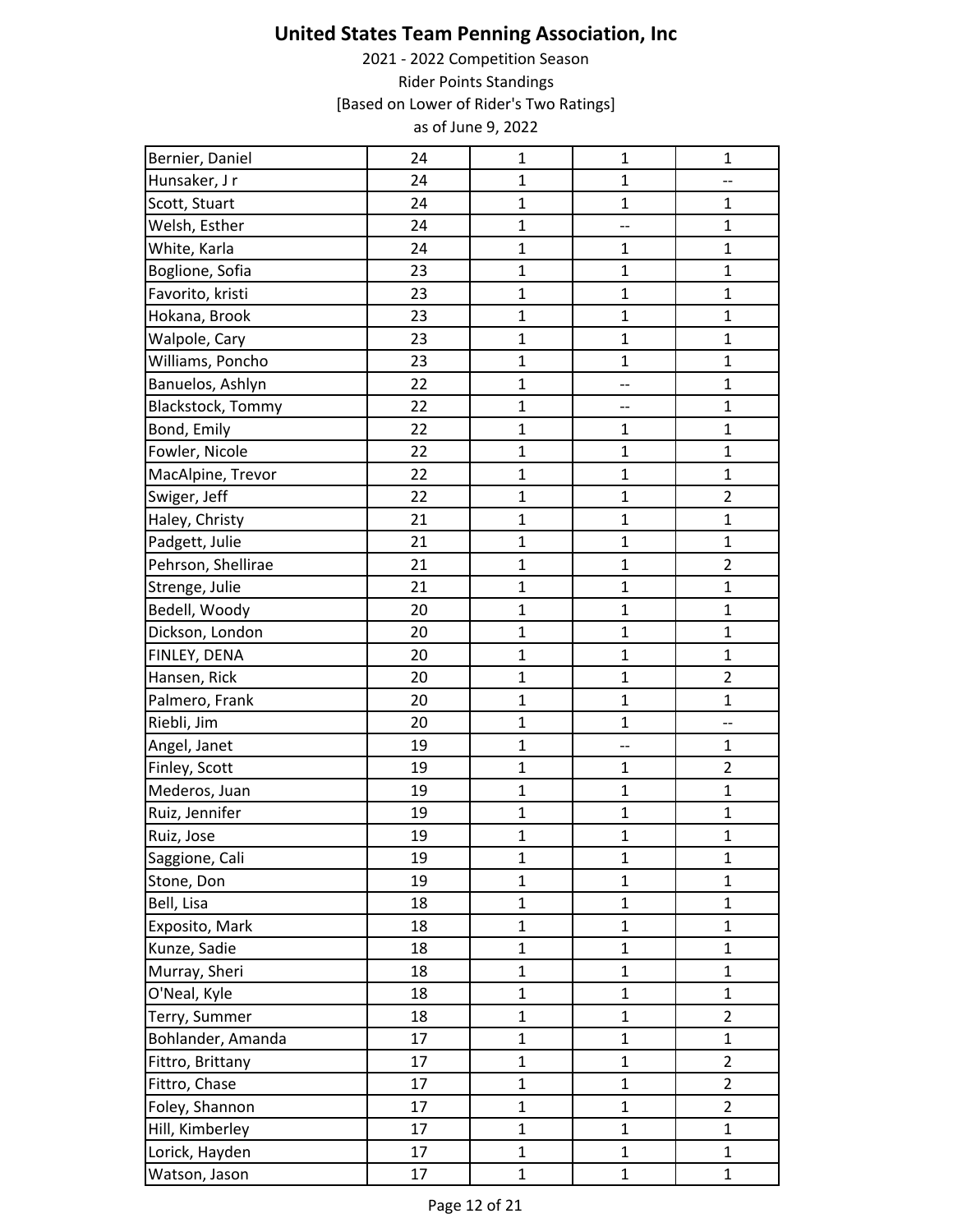| Yuzak, Sara          | 17 | $\mathbf{1}$ | $\overline{2}$ | $\mathbf 1$              |
|----------------------|----|--------------|----------------|--------------------------|
| Garrett, Mark        | 16 | $\mathbf{1}$ | $\mathbf 1$    | --                       |
| Mcdaniels, David     | 16 | $\mathbf{1}$ | --             | $\mathbf{1}$             |
| Oldham, Graeme       | 16 | $\mathbf{1}$ | $\mathbf{1}$   | --                       |
| Polzel, Hannah       | 16 | $\mathbf 1$  | $\mathbf{1}$   | 1                        |
| Simpson, Ivan        | 16 | $\mathbf 1$  | $\mathbf{1}$   | $\mathbf{1}$             |
| Bouska, Maria        | 15 | $\mathbf{1}$ | $\mathbf{1}$   | $\mathbf{1}$             |
| Hebert, Chloe        | 15 | $\mathbf{1}$ | $\mathbf{1}$   | $\mathbf 1$              |
| Mullins, Chandra     | 15 | $\mathbf 1$  | $\mathbf{1}$   | $\overline{\phantom{a}}$ |
| Runge, Robert        | 15 | $\mathbf{1}$ | $\mathbf{1}$   | $\mathbf{1}$             |
| Brian, Addison       | 14 | $\mathbf{1}$ | $\mathbf{1}$   | $\mathbf{1}$             |
| Buttrey, Mike        | 14 | $\mathbf 1$  | $\mathbf{1}$   | $\overline{\phantom{a}}$ |
| Elfelt, Gena         | 14 | $\mathbf 1$  | $\mathbf 1$    | $\mathbf 1$              |
| Fielder, Kelley      | 14 | $\mathbf{1}$ | $\mathbf{1}$   | $\mathbf{1}$             |
| Gustafson, George    | 14 | $\mathbf{1}$ | $\mathbf{1}$   | $\mathbf{1}$             |
| Howard, Stacy        | 14 | $\mathbf{1}$ | $\mathbf{1}$   | $\mathbf{1}$             |
| Jones, Bill          | 14 | $\mathbf 1$  | $\mathbf{1}$   | $\overline{\phantom{a}}$ |
| Lemieux, Bridgette   | 14 | $\mathbf{1}$ | $\mathbf 1$    | $\mathbf{1}$             |
| Lemley, Amy          | 14 | $\mathbf 1$  | $\mathbf{1}$   | 3                        |
| Lindsey, Mark        | 14 | $\mathbf{1}$ | $\mathbf{1}$   | $\mathbf{1}$             |
| Morneau, Richard     | 14 | $\mathbf{1}$ | $\mathbf{1}$   | $\mathbf{1}$             |
| Pinterits, Annamaria | 14 | $\mathbf{1}$ | $\mathbf{1}$   | $\mathbf{1}$             |
| Runge, Bryan         | 14 | $\mathbf{1}$ | $\mathbf{1}$   | --                       |
| Shelley, Heather     | 14 | $\mathbf{1}$ | --             | $\mathbf{1}$             |
| Smith, Kirstian      | 14 | $\mathbf 1$  | $\mathbf{1}$   | $\mathbf{1}$             |
| Trentini, Christy    | 14 | $\mathbf 1$  | $\overline{2}$ | $\mathbf{1}$             |
| Wolff, Morgan        | 14 | $\mathbf{1}$ | $\mathbf{1}$   | $\mathbf{1}$             |
| Butler, Suzanne      | 13 | $\mathbf{1}$ | $\mathbf{1}$   | $\mathbf{1}$             |
| Childress, Bissette  | 13 | $\mathbf 1$  | $\mathbf{1}$   | $\mathbf{1}$             |
| Davidson, Brittany   | 13 | $\mathbf 1$  | $\mathbf 1$    | $\mathbf{1}$             |
| Forney, Joe          | 13 | $\mathbf{1}$ | $\mathbf{1}$   | $\overline{2}$           |
| Hegge, Viann         | 13 | $\mathbf{1}$ | $\mathbf{1}$   | $\overline{2}$           |
| Heighton, Lee        | 13 | $\mathbf{1}$ | $\mathbf{1}$   | $\mathbf{1}$             |
| Kepes, Katie         | 13 | $\mathbf 1$  | $\mathbf 1$    | $\mathbf 1$              |
| Watson, Tom          | 13 | $\mathbf{1}$ | $\mathbf{1}$   | $\mathbf 1$              |
| Wilson, Fred         | 13 | $\mathbf{1}$ | $\mathbf{1}$   | $\overline{2}$           |
| Barry, Geoffrey      | 12 | $\mathbf{1}$ | $\mathbf{1}$   | $\mathbf{1}$             |
| Brown, Dale          | 12 | $\mathbf{1}$ | $\mathbf{1}$   | $\overline{2}$           |
| Garcia, Alcides      | 12 | $\mathbf 1$  | $\mathbf 1$    | $\overline{\phantom{a}}$ |
| Hodas, Bella         | 12 | $\mathbf{1}$ | $\mathbf{1}$   | $\mathbf 1$              |
| Ingles, Makaehan     | 12 | $\mathbf{1}$ | --             | $\mathbf{1}$             |
| Ricardo, Hector      | 12 | $\mathbf{1}$ | $\mathbf{1}$   | --                       |
| Sager, Gladys        | 12 | $\mathbf{1}$ | $\mathbf{1}$   | $\mathbf{1}$             |
| West, Allie          | 12 | $\mathbf 1$  | $\mathbf 1$    | $\mathbf 1$              |
| Yount, Taylor        | 12 | $\mathbf 1$  | $\mathbf{1}$   | $\mathbf{1}$             |
| Aparicio, Kathy      | 11 | $\mathbf{1}$ | $\mathbf 1$    | $\overline{2}$           |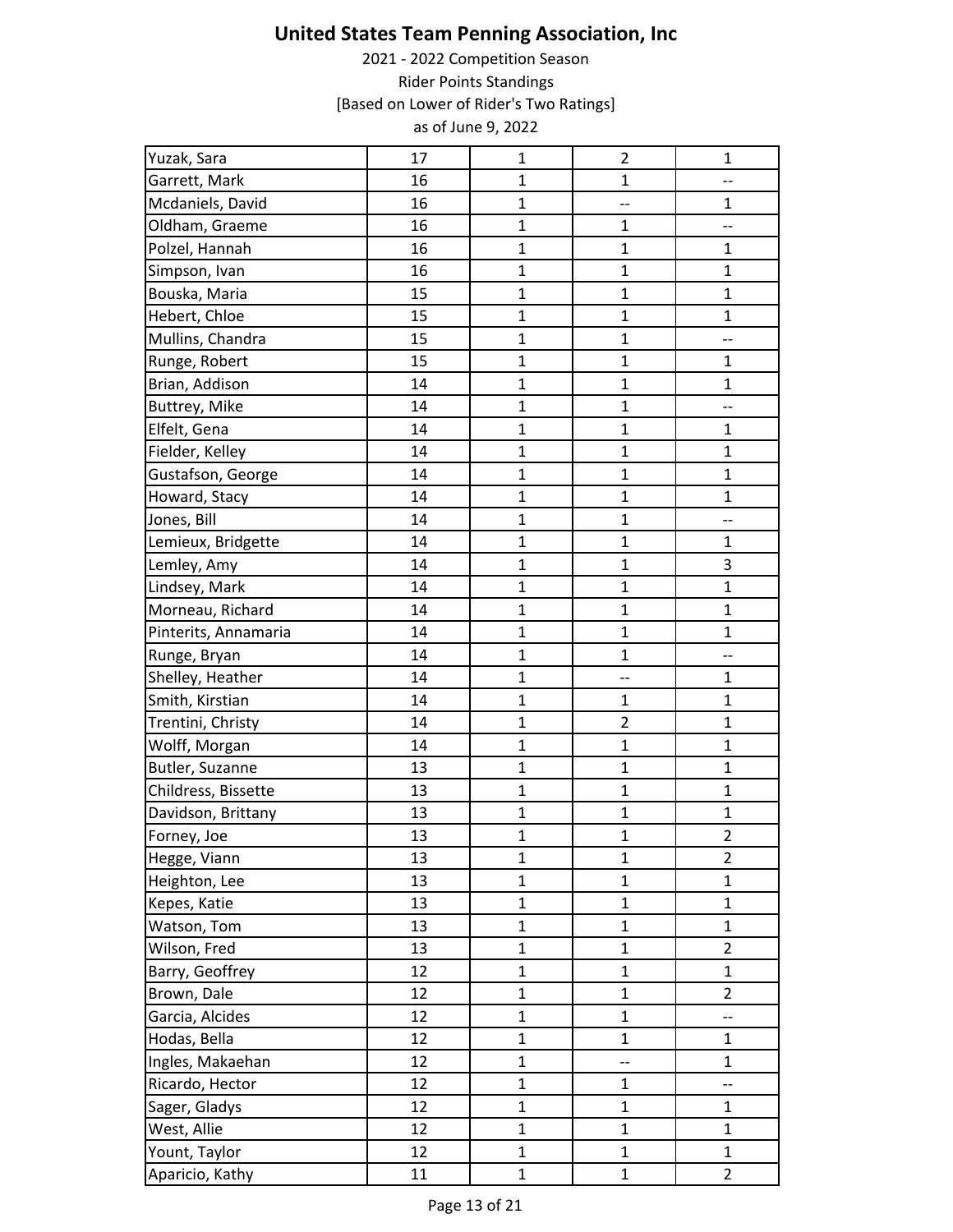| Bock, Ellie        | 11             | $\mathbf 1$    | 1              | $\mathbf{1}$   |
|--------------------|----------------|----------------|----------------|----------------|
| Emrick, Trey       | 11             | $\mathbf{1}$   | $\mathbf{1}$   | $\mathbf{1}$   |
| Hensley, Chris     | 11             | $\mathbf{1}$   | $\mathbf{1}$   | $\mathbf{1}$   |
| Knight, Scott      | 11             | $\overline{1}$ | $\mathbf{1}$   | $\overline{2}$ |
| Pomerleau, Carl    | 11             | $\mathbf{1}$   | $\mathbf{1}$   | $\mathbf{1}$   |
| Tissue, Chuck      | 11             | $\overline{1}$ | $\mathbf{1}$   | --             |
| Bouchey, Jane      | 10             | $\mathbf{1}$   | $\mathbf{1}$   | --             |
| Casserly, Lorraine | 10             | $\mathbf{1}$   | $\mathbf 1$    | $\mathbf 1$    |
| Riebli, Emma       | 10             | $\mathbf{1}$   | $\mathbf{1}$   | $\mathbf{1}$   |
| Rodrigez, Tony     | 10             | $\mathbf{1}$   | $\overline{2}$ | $\mathbf{1}$   |
| Yount, Hannah      | 10             | $\mathbf{1}$   | $\mathbf{1}$   | 1              |
| Bock, Becky        | 9              | $\mathbf{1}$   | $\mathbf{1}$   | $\overline{2}$ |
| Campbell, Chad     | 9              | $\mathbf 1$    | $\mathbf{1}$   | --             |
| Daniel, Kelcie     | 9              | $\mathbf{1}$   | $\mathbf{1}$   | $\mathbf{1}$   |
| Espinoza, Alberto  | 9              | $\mathbf{1}$   | $\mathbf{1}$   | --             |
| Maes, Chris        | 9              | $\mathbf{1}$   | $\mathbf 1$    | --             |
| Schalk, Andrew     | 9              | $\mathbf{1}$   | --             | $\mathbf{1}$   |
| Senkbeil, Tracy    | 9              | $\mathbf{1}$   | $\mathbf{1}$   | $\mathbf 1$    |
| Spears, Jimmy      | 9              | $\mathbf{1}$   | $\mathbf{1}$   | --             |
| Baum, Kay          | 8              | $\mathbf{1}$   | $\mathbf{1}$   | $\mathbf{1}$   |
| Brummage, Jason    | 8              | $\overline{1}$ | $\mathbf{1}$   | $\mathbf 1$    |
| Chandler, Karsey   | 8              | $\mathbf{1}$   | $\mathbf 1$    | $\mathbf{1}$   |
| Couey, Rhonda      | 8              | $\mathbf{1}$   | --             | $\mathbf{1}$   |
| Davis, Eddie       | 8              | $\mathbf{1}$   | --             | $\mathbf{1}$   |
| Emrick, Avery      | 8              | $\mathbf{1}$   | $\mathbf{1}$   | $\mathbf{1}$   |
| Fletcher, Brooke   | 8              | $\mathbf 1$    | $\mathbf{1}$   | $\mathbf{1}$   |
| Fortner, Gracie    | 8              | $\mathbf{1}$   | $\mathbf 1$    | $\mathbf 1$    |
| Grenier, Francine  | 8              | $\mathbf{1}$   | $\mathbf{1}$   | $\mathbf{1}$   |
| MacAlpine, Lesley  | 8              | $\mathbf{1}$   | $\mathbf{1}$   | $\mathbf{1}$   |
| McCormick, Casey   | 8              | 1              | $\mathbf{1}$   | $\mathbf{1}$   |
| Watson, Angela     | 8              | $\mathbf{1}$   | $\mathbf{1}$   | $\mathbf{1}$   |
| Barker, David      | $\overline{7}$ | $\mathbf{1}$   | $\mathbf 1$    | $\mathbf 1$    |
| Butler, Suzanna    | $\overline{7}$ | $\mathbf{1}$   | $\mathbf{1}$   | $\mathbf{1}$   |
| Cebulak, Chad      | 7              | $\mathbf 1$    | $\mathbf 1$    | $\mathbf 1$    |
| Devitt, Bob        | $\overline{7}$ | $\mathbf 1$    | $\mathbf 1$    | $\mathbf 1$    |
| duarte, jayla      | $\overline{7}$ | $\mathbf{1}$   | $\mathbf{1}$   | --             |
| Emrick, Stephanie  | $\overline{7}$ | $\mathbf{1}$   | $\mathbf{1}$   | $\overline{2}$ |
| Foley, Rick        | $\overline{7}$ | $\mathbf{1}$   | $\mathbf{1}$   | $\mathbf{1}$   |
| Hegge, Adell       | $\overline{7}$ | $\mathbf 1$    | $\mathbf 1$    | $\overline{2}$ |
| Hudson, Aaron      | 7              | $\mathbf{1}$   | --             | $\mathbf 1$    |
| Johnson, Al        | $\overline{7}$ | $\mathbf{1}$   | $\mathbf{1}$   | $\mathbf{1}$   |
| Macaluso, Frank    | $\overline{7}$ | $\mathbf{1}$   | $\mathbf{1}$   | $\mathbf{1}$   |
| Morgan, Heather    | $\overline{7}$ | $\mathbf{1}$   | $\mathbf{1}$   | $\mathbf{1}$   |
| Padgett, Lauren    | $\overline{7}$ | $\mathbf 1$    | $\mathbf{1}$   | $\mathbf 1$    |
| Syrovatka, Jo      | $\overline{7}$ | $\mathbf{1}$   | $\mathbf{1}$   | $\mathbf{1}$   |
| Walpole, Jessica   | $\overline{7}$ | $\mathbf 1$    | $\mathbf 1$    | $\mathbf{1}$   |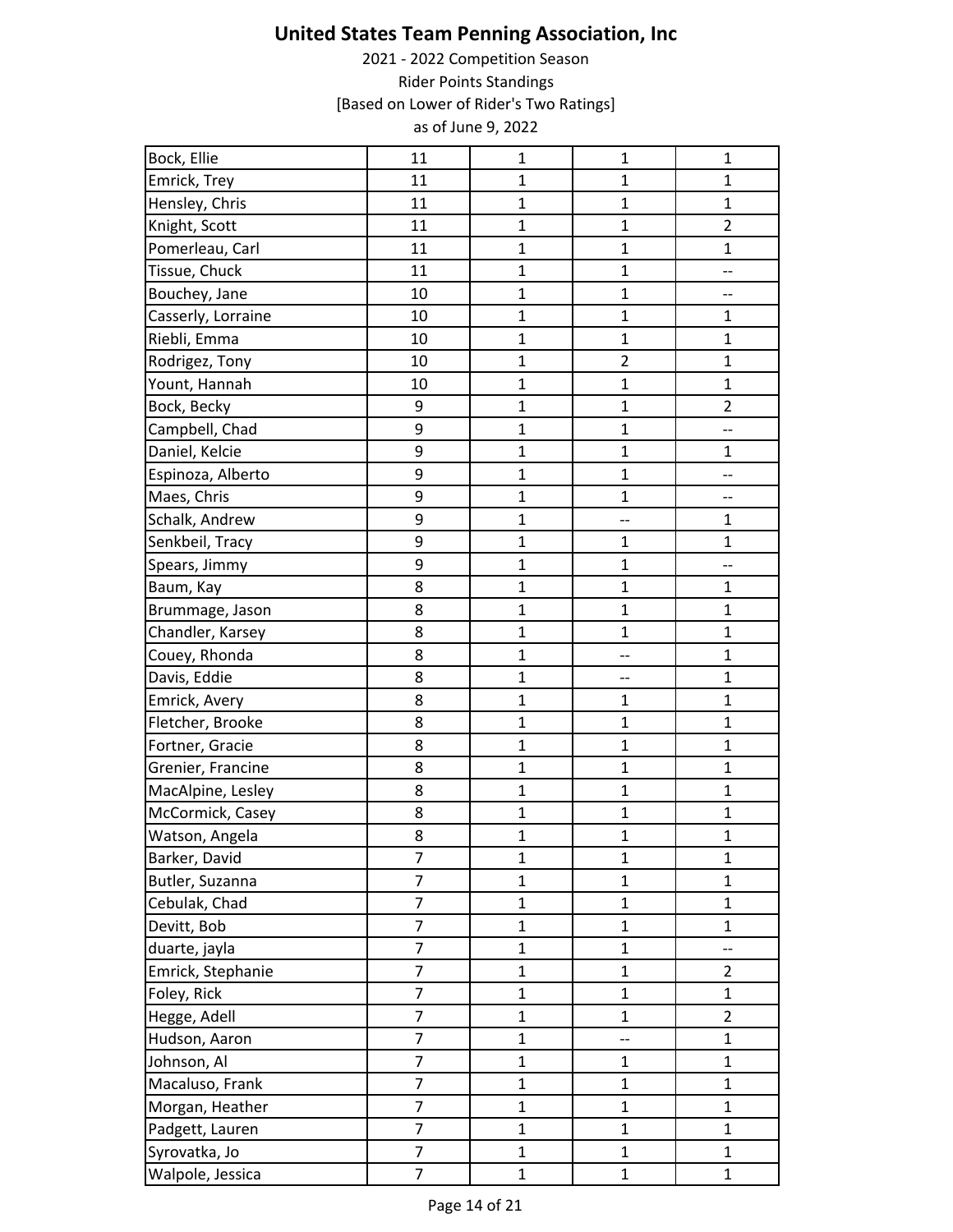| Dahlke, Rhonda           | 6              | $\mathbf 1$    | $\mathbf 1$    | $\mathbf 1$    |
|--------------------------|----------------|----------------|----------------|----------------|
| Ellingson, Mark          | 6              | $\mathbf{1}$   | $\mathbf{1}$   | --             |
| Favorito, Tina           | 6              | $\mathbf 1$    | $\mathbf 1$    | $\mathbf 1$    |
| Heflin, Stephanie        | 6              | $\mathbf{1}$   | $\mathbf{1}$   | --             |
| Jungers, Mylo            | 6              | $\mathbf{1}$   | $\mathbf{1}$   | $\overline{2}$ |
| Mariage, Denis           | 6              | $\mathbf 1$    | $\overline{2}$ | $\mathbf{1}$   |
| Montilla, Claudio        | 6              | 1              | $\mathbf{1}$   | $\mathbf{1}$   |
| Ocken, Hans              | 6              | $\mathbf 1$    | $\mathbf 1$    | $\mathbf{1}$   |
| Oldham, Susie            | 6              | $\mathbf{1}$   | $\mathbf{1}$   | $\mathbf{1}$   |
| Sargent, Maria           | 6              | $\mathbf{1}$   | $\mathbf{1}$   | $\mathbf{1}$   |
| Simmons, Caden           | 6              | $\mathbf{1}$   | $\mathbf{1}$   | --             |
| Simpson, Judy            | 6              | $\mathbf{1}$   | $\mathbf{1}$   | $\overline{2}$ |
| Williams, Stephanie      | 6              | $\mathbf 1$    | --             | $\mathbf{1}$   |
| Bauman, Jerry            | 5              | $\mathbf{1}$   | $\mathbf{1}$   | $\mathbf{1}$   |
| Bramlett, Annette Silver | 5              | $\mathbf{1}$   | $\mathbf 1$    | $\mathbf{1}$   |
| Gibbs, Tony              | 5              | $\mathbf{1}$   | $\mathbf{1}$   | $\mathbf{1}$   |
| Lindler, Beth            | 5              | $\mathbf{1}$   | $\mathbf 1$    | $\overline{2}$ |
| Walker, Hannah           | 5              | $\mathbf{1}$   | $\mathbf{1}$   | --             |
| Bright, Marvin           | 4              | $\mathbf{1}$   | $\mathbf{1}$   | --             |
| Bright, Pam              | 4              | $\mathbf{1}$   | $\mathbf 1$    | --             |
| Campbell, Emma           | 4              | $\mathbf 1$    | $\mathbf{1}$   | 1              |
| Cardinal, Kayla          | 4              | $\mathbf{1}$   | $\mathbf 1$    | --             |
| Cornelius, Jana          | 4              | $\mathbf{1}$   | $\mathbf 1$    | $\mathbf{1}$   |
| Field, Darleen           | 4              | $\mathbf{1}$   | $\mathbf{1}$   | --             |
| Hembree, Adrienne        | 4              | $\mathbf 1$    | $\mathbf{1}$   | $\mathbf{1}$   |
| Hinkle, Julianne         | 4              | $\mathbf{1}$   | $\mathbf{1}$   | $\mathbf{1}$   |
| Holck, Toni              | 4              | $\mathbf 1$    | $\mathbf 1$    | $\mathbf{1}$   |
| Larson, Tim              | 4              | $\mathbf{1}$   | $\mathbf{1}$   | --             |
| Lovecchio, Deano         | 4              | $\mathbf{1}$   | $\mathbf{1}$   | $\mathbf{1}$   |
| Mikulich, Kate           | 4              | $\mathbf 1$    | $\mathbf{1}$   | $\mathbf{1}$   |
| Wenstad, Nikki           | 4              | $\mathbf{1}$   | $\mathbf{1}$   | $\mathbf{1}$   |
| Williams, Clayton        | 4              | $\mathbf{1}$   | $\mathbf{1}$   | $\mathbf{1}$   |
| Wyatt, Kyle              | 4              | $\mathbf{1}$   | $\mathbf{1}$   | 1              |
| Butler, Anna             | 3              | $\mathbf 1$    | $\mathbf 1$    | $\mathbf 1$    |
| Norred, Heath            | 3              | $\mathbf{1}$   | $\mathbf{1}$   | $\mathbf{1}$   |
| Owens, Deborah           | 3              | $\mathbf{1}$   | $\mathbf{1}$   | $\mathbf{1}$   |
| Walker, Margaret         | 3              | $\mathbf{1}$   | $\mathbf{1}$   | --             |
| Westall, Larry           | 3              | $\mathbf{1}$   | $\mathbf{1}$   | $\mathbf{1}$   |
| Woods, Donna             | 3              | $\mathbf 1$    | $\mathbf 1$    | $\mathbf 1$    |
| Avery, Reagan            | $\overline{2}$ | $\overline{1}$ | --             | $\mathbf{1}$   |
| Ball, Stephanie          | $\overline{2}$ | $\mathbf{1}$   | $\mathbf{1}$   | $\mathbf{1}$   |
| Gonzales, Kendel         | $\overline{2}$ | $\mathbf{1}$   | $\mathbf{1}$   | $\mathbf{1}$   |
| Ingles, Jake             | $\overline{2}$ | $\mathbf{1}$   | --             | $\mathbf{1}$   |
| McPhetridge, Hope        | $\overline{2}$ | $\mathbf{1}$   | $\mathbf{1}$   | $\mathbf{1}$   |
| Randolph, Tristan        | $\overline{2}$ | $\mathbf{1}$   | $\mathbf{1}$   | $\mathbf{1}$   |
| Reinbold, Levi           | $\overline{2}$ | $\mathbf 1$    | --             | $\mathbf{1}$   |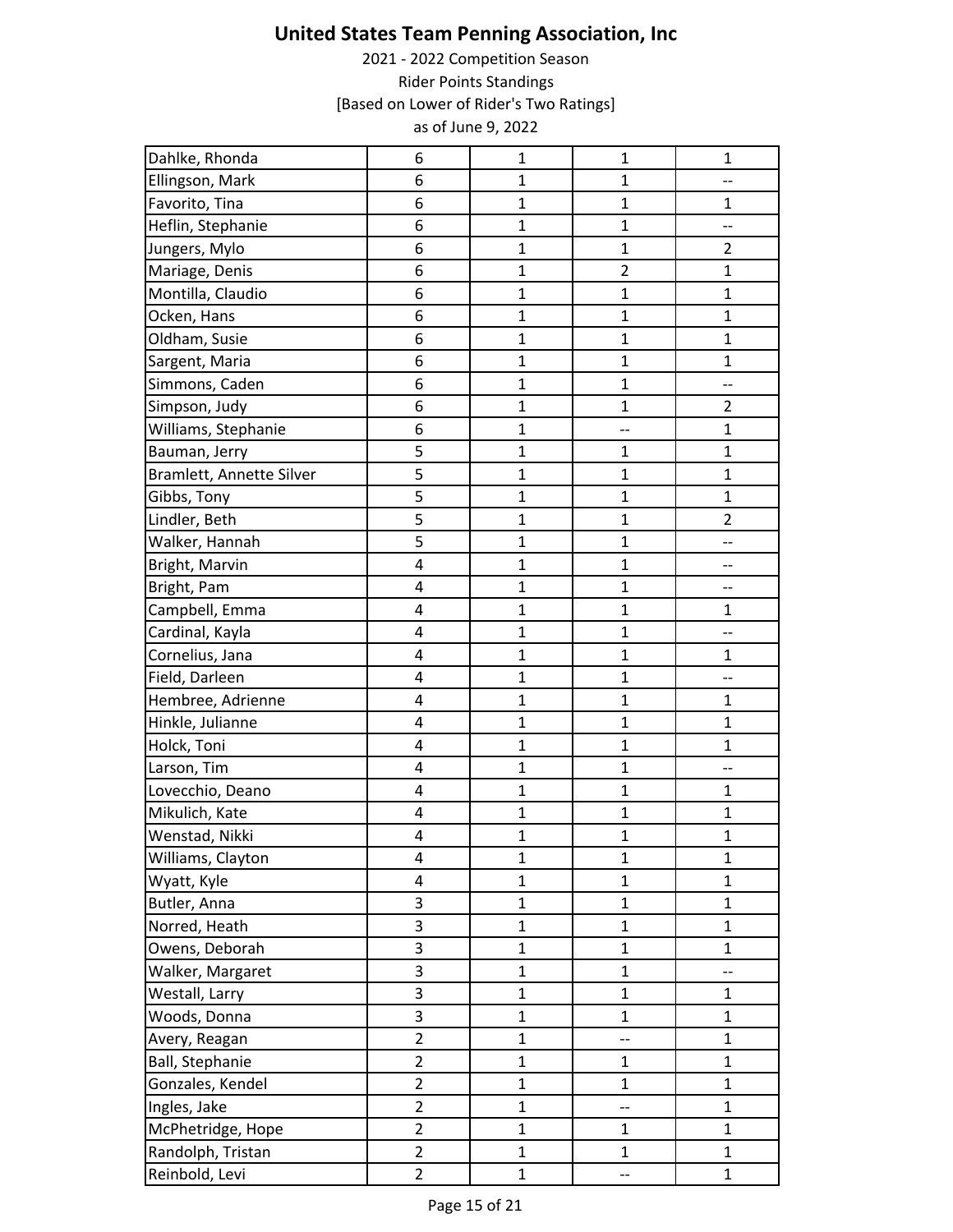| Richters, Jody        | $\overline{2}$ | $\mathbf{1}$   | $\mathbf{1}$ | $\overline{2}$ |
|-----------------------|----------------|----------------|--------------|----------------|
| Stalheim, Kyle        | $\overline{2}$ | $\mathbf{1}$   | $\mathbf{1}$ | $\mathbf{1}$   |
| Strub, Kylie          | $\overline{c}$ | $\mathbf{1}$   | $\mathbf 1$  | $\mathbf 1$    |
| Vicente, Jose         | $\overline{2}$ | $\overline{1}$ | $\mathbf{1}$ | --             |
| Benzel, Marita        | $\overline{1}$ | $\mathbf{1}$   | $\mathbf{1}$ | --             |
| Hoyle, Riley          | $\overline{1}$ | $\mathbf{1}$   | $\mathbf 1$  | $\mathbf{1}$   |
| Scott, Robert         | $\mathbf{1}$   | $\mathbf{1}$   | --           | $\mathbf{1}$   |
| Sellers, Laura        | $\mathbf{1}$   | $\mathbf{1}$   | $\mathbf 1$  | $\mathbf 1$    |
| Ternes, Shannon       | $\overline{1}$ | $\mathbf{1}$   | $\mathbf{1}$ | $\mathbf{1}$   |
| Allen, Rachel         | $\mathbf 0$    | $\overline{1}$ | $\mathbf 1$  | $\mathbf 1$    |
| Avery, Macey          | $\mathbf 0$    | $\mathbf{1}$   | --           | $\mathbf{1}$   |
| Avey, Macy            | $\mathbf 0$    | $\mathbf{1}$   | --           | $\mathbf{1}$   |
| Ayers, Samantha       | $\mathbf 0$    | $\overline{1}$ | $\mathbf 1$  | $\mathbf{1}$   |
| Beal, Samantha        | $\mathbf 0$    | $\mathbf{1}$   | --           | $\mathbf{1}$   |
| Belk, John            | $\mathbf 0$    | $\overline{1}$ | $\mathbf{1}$ | $\mathbf{1}$   |
| Bishop, Pennie        | $\mathbf 0$    | $\mathbf{1}$   | $\mathbf{1}$ | $\mathbf{1}$   |
| Black, Linda          | $\mathbf 0$    | $\mathbf{1}$   | $\mathbf{1}$ | $\mathbf 1$    |
| Bock, Jack            | $\mathbf 0$    | $\mathbf{1}$   | $\mathbf{1}$ | $\mathbf{1}$   |
| Borgen, Terri         | $\mathbf 0$    | $\mathbf{1}$   | $\mathbf{1}$ | $\mathbf{1}$   |
| Brown, Hallie         | $\mathbf 0$    | $\mathbf{1}$   | $\mathbf{1}$ | $\mathbf{1}$   |
| Brunett, Jacob        | $\mathbf 0$    | $\mathbf{1}$   | $\mathbf{1}$ | $\mathbf{1}$   |
| Bungert, Wendy        | $\mathbf 0$    | $\mathbf{1}$   | $\mathbf{1}$ | $\mathbf{1}$   |
| Bustamante, Ezequiel  | $\mathbf 0$    | $\mathbf{1}$   | --           | $\mathbf{1}$   |
| Calhoon, Rory         | $\mathbf 0$    | $\mathbf{1}$   | $\mathbf{1}$ | $\mathbf{1}$   |
| Chartier, Shalene     | $\mathbf 0$    | $\mathbf{1}$   | $\mathbf 1$  | $\mathbf{1}$   |
| Cheshire, Raymond     | $\mathbf 0$    | $\mathbf{1}$   | --           | $\mathbf{1}$   |
| Ciborowski, Rachelle  | $\mathbf 0$    | $\mathbf{1}$   | --           | $\mathbf 1$    |
| Cochran, Caitlin      | $\mathbf 0$    | $\overline{1}$ | $\mathbf{1}$ | $\mathbf{1}$   |
| Cope, Rick            | $\mathbf 0$    | $\overline{1}$ | $\mathbf 1$  | $\mathbf{1}$   |
| Crecelius, Jami       | 0              | $\mathbf{1}$   | $\mathbf 1$  | $\mathbf{1}$   |
| Damone, Kerri         | $\mathbf 0$    | $\mathbf{1}$   | $\mathbf{1}$ | $\mathbf{1}$   |
| Davis, Mason          | 0              | $\mathbf{1}$   | --           | $\mathbf{1}$   |
| Decker, Jackie        | 0              | $\mathbf{1}$   | $\mathbf{1}$ | $\mathbf{1}$   |
| Deile, Jan            | $\pmb{0}$      | $\mathbf{1}$   | $\mathbf 1$  | $\overline{2}$ |
| Doulgerpoulos, Tasha  | 0              | $\mathbf{1}$   | $\mathbf 1$  | $\mathbf{1}$   |
| Eatmon, Bobbie        | $\mathbf 0$    | $\mathbf{1}$   | $\mathbf{1}$ | $\mathbf{1}$   |
| Elliott, Dakota       | 0              | $\mathbf{1}$   | --           | 1              |
| Fischer, Harold       | $\mathbf 0$    | $\mathbf{1}$   | 1            | $\mathbf{1}$   |
| Foley, Andreya        | $\pmb{0}$      | $\mathbf{1}$   | $\mathbf{1}$ | $\overline{2}$ |
| Fox, Lewis            | $\mathbf 0$    | $\mathbf{1}$   | $\mathbf 1$  | $\mathbf{1}$   |
| Gonzalez, Jorge       | $\mathbf 0$    | $\overline{1}$ | $\mathbf 1$  | --             |
| Gonzalez, Juan Carlos | 0              | $\mathbf{1}$   | $\mathbf{1}$ | $\overline{2}$ |
| Gray, Abbie           | $\mathbf 0$    | $\mathbf{1}$   | --           | $\mathbf{1}$   |
| Haile, Jennifer       | 0              | $\overline{1}$ | $\mathbf 1$  | --             |
| Hammerstrom, Tracie   | $\mathbf 0$    | $\mathbf{1}$   | $\mathbf{1}$ | $\mathbf{1}$   |
| Hawley, Reba          | $\pmb{0}$      | $\mathbf{1}$   | $\mathbf{1}$ | $\mathbf{1}$   |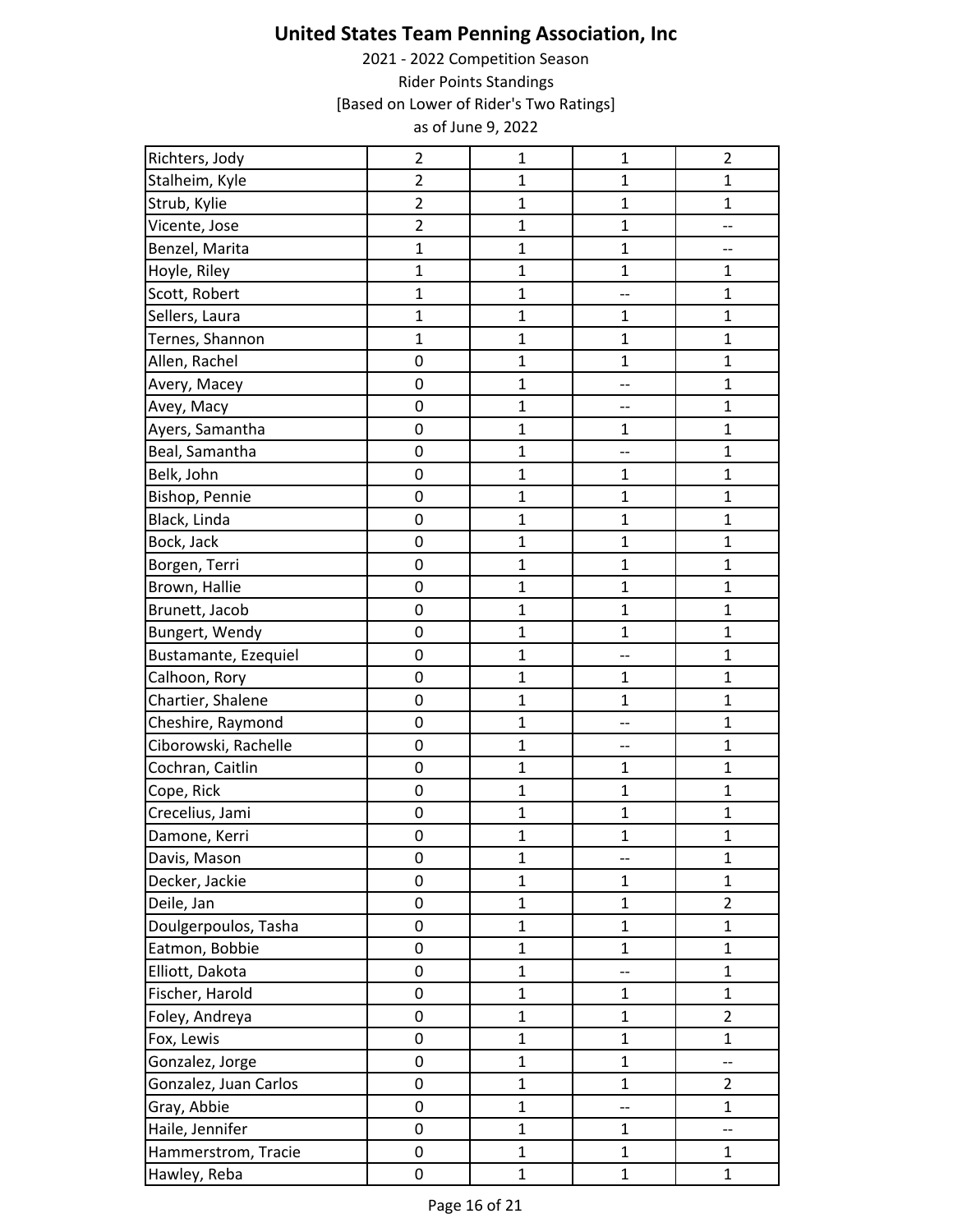| Heath, Evelyn       | $\mathbf 0$ | $\mathbf 1$    | $\mathbf 1$    | $\mathbf 1$    |
|---------------------|-------------|----------------|----------------|----------------|
| Hendrickson, Callie | 0           | $\mathbf{1}$   | --             | $\mathbf{1}$   |
| Hendrickson, Dawn   | $\mathbf 0$ | $\mathbf{1}$   | $\mathbf 1$    | --             |
| Hernandez, Tracey   | $\mathbf 0$ | $\mathbf{1}$   | $\mathbf{1}$   | $\mathbf{1}$   |
| Hill, Gene          | $\mathbf 0$ | $\mathbf{1}$   | $\mathbf 1$    | --             |
| Hotchkiss, Lacey    | $\mathbf 0$ | $\mathbf{1}$   | $\mathbf 1$    | $\overline{2}$ |
| Hunsaker, Amber     | $\mathbf 0$ | $\mathbf{1}$   | $\mathbf 1$    | --             |
| Hunsaker, Dan       | $\mathbf 0$ | $\mathbf{1}$   | $\mathbf 1$    | --             |
| Ives, Amy           | $\mathbf 0$ | $\overline{1}$ | $\overline{1}$ | --             |
| Jacobsen, Stephanie | $\mathbf 0$ | $\mathbf{1}$   | $\mathbf{1}$   | --             |
| Javers, Clint       | $\mathbf 0$ | $\mathbf{1}$   | 1              | --             |
| Jurgens, Cole       | $\mathbf 0$ | $\mathbf{1}$   | $\mathbf 1$    | 1              |
| Kimball, Danny      | $\mathbf 0$ | $\mathbf{1}$   | $\mathbf{1}$   | $\mathbf{1}$   |
| Knop, Jeni          | $\mathbf 0$ | $\mathbf{1}$   | $\mathbf{1}$   | $\mathbf{1}$   |
| Kuiper, Cindy       | $\mathbf 0$ | $\overline{1}$ | $\mathbf 1$    | $\mathbf{1}$   |
| Kuiper, Jim         | 0           | $\mathbf{1}$   | $\mathbf{1}$   | $\mathbf{1}$   |
| Kurchak, Makayla    | $\mathbf 0$ | $\mathbf{1}$   | $\mathbf{1}$   | --             |
| Lamont, Don         | $\mathbf 0$ | $\overline{1}$ | $\mathbf 1$    | $\mathbf{1}$   |
| Latham, Ginger      | $\mathbf 0$ | $\mathbf{1}$   | --             | $\mathbf{1}$   |
| Lindsey, Jake       | $\mathbf 0$ | $\mathbf{1}$   | $\mathbf 1$    | $\mathbf 1$    |
| Lisenbey, Brooks    | $\mathbf 0$ | $\mathbf{1}$   | $\mathbf{1}$   | $\mathbf{1}$   |
| Lisenbey, Jordan    | $\mathbf 0$ | $\mathbf{1}$   | $\mathbf{1}$   | $\mathbf{1}$   |
| Lofgren, Rick       | 0           | $\mathbf{1}$   | $\mathbf{1}$   | $\mathbf{1}$   |
| Magedanz, Craig     | $\mathbf 0$ | $\mathbf{1}$   | $\mathbf 1$    | $\mathbf{1}$   |
| Malin, Marc         | 0           | $\mathbf{1}$   | $\mathbf 1$    | $\mathbf{1}$   |
| Marquez, David      | $\mathbf 0$ | $\mathbf{1}$   | $\mathbf{1}$   | $\mathbf{1}$   |
| Marshall, Jennifer  | $\mathbf 0$ | $\mathbf{1}$   | $\mathbf 1$    | --             |
| Martin, Randy       | $\mathbf 0$ | $\overline{1}$ | $\overline{1}$ | $\mathbf{1}$   |
| Matthews, Staci     | $\mathbf 0$ | $\mathbf{1}$   | $\mathbf{1}$   | $\overline{2}$ |
| Meals, Joe          | 0           | $\mathbf{1}$   | $\mathbf 1$    | $\mathbf{1}$   |
| Michel, Monique     | $\mathbf 0$ | $\mathbf{1}$   | $\mathbf{1}$   | $\mathbf{1}$   |
| Millhiser, Jay      | 0           | $\mathbf{1}$   | --             | $\mathbf{1}$   |
| Morris, Mackenzie   | 0           | $\mathbf{1}$   | --             | $\mathbf{1}$   |
| Morrissete, Alain   | $\pmb{0}$   | $\mathbf{1}$   | $\overline{2}$ | $\mathbf 1$    |
| Nadolski, Cara      | 0           | $\mathbf{1}$   | $\mathbf{1}$   | $\mathbf{1}$   |
| NEUMANN, KERRI      | 0           | $\mathbf{1}$   | $\mathbf{1}$   | $\mathbf{1}$   |
| Ocken, Jasmine      | 0           | $\mathbf{1}$   | $\mathbf 1$    | $\mathbf{1}$   |
| Peyton, Jana        | 0           | $\mathbf{1}$   | $\overline{1}$ | $\mathbf{1}$   |
| Pinnell, Linda      | $\pmb{0}$   | $\mathbf 1$    | --             | $\mathbf 1$    |
| Pirrone, Shelia     | $\mathbf 0$ | $\overline{1}$ | $\mathbf{1}$   | $\mathbf{1}$   |
| Pitout, Sam         | $\mathbf 0$ | $\mathbf{1}$   | --             | $\mathbf{1}$   |
| Pittman, Buck       | 0           | $\mathbf{1}$   | --             | $\mathbf{1}$   |
| Ralston, Kaitlyn    | $\mathbf 0$ | $\mathbf{1}$   | --             | $\mathbf{1}$   |
| Ramgren, John       | $\mathbf 0$ | $\mathbf{1}$   | $\mathbf{1}$   | $\mathbf{1}$   |
| Ramsey, Emily       | $\mathbf 0$ | $\mathbf{1}$   | $\mathbf{1}$   | $\mathbf{1}$   |
| Reurink, Jay        | $\pmb{0}$   | $\mathbf{1}$   | $\mathbf{1}$   | $\mathbf{1}$   |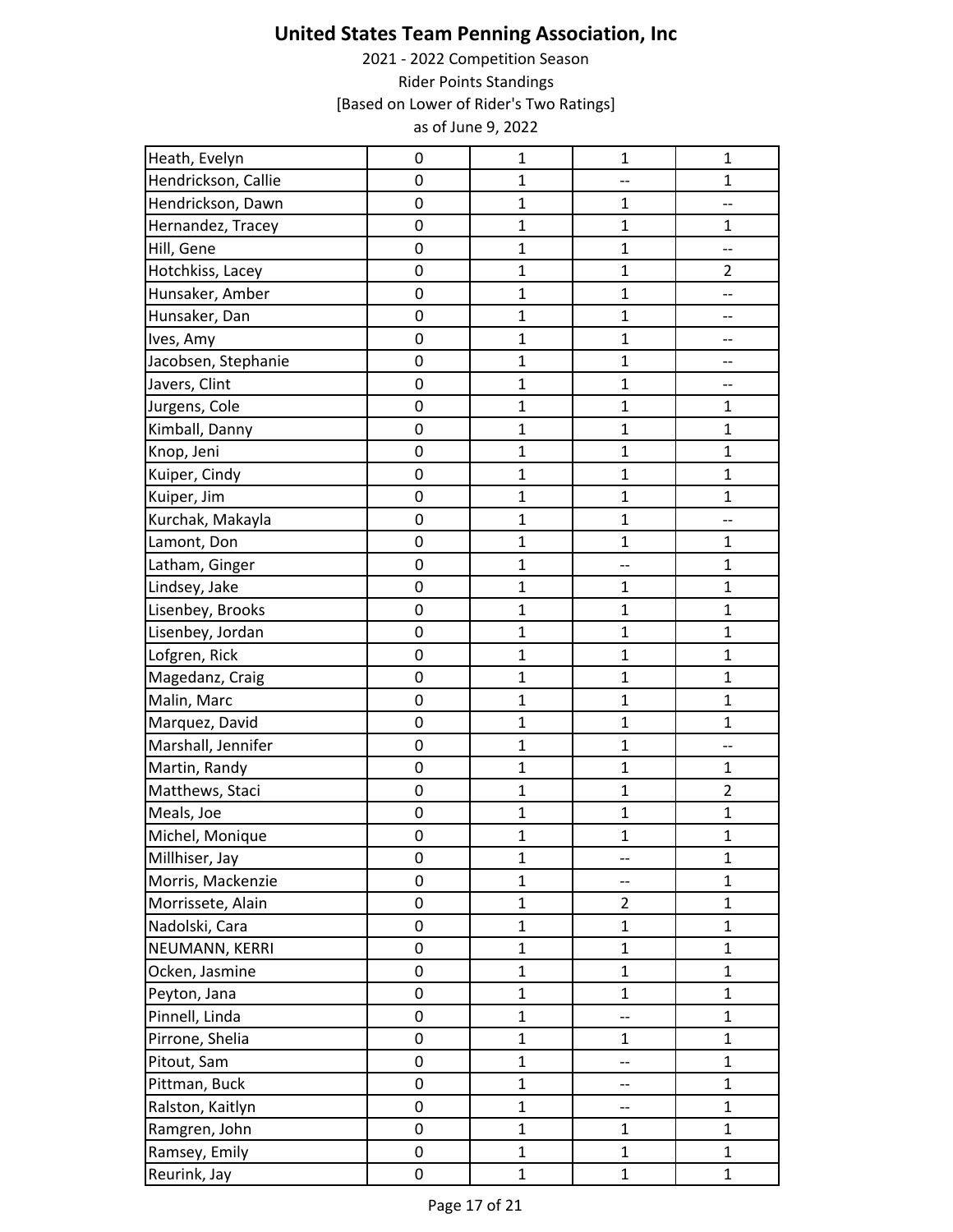| Rexroat, Kira         | 0                   | $\mathbf 1$    | $\mathbf 1$              | $\mathbf 1$              |
|-----------------------|---------------------|----------------|--------------------------|--------------------------|
| Reynolds, Joseph      | 0                   | $\mathbf{1}$   | --                       | $\mathbf{1}$             |
| Rivas, Manuel         | 0                   | $\mathbf{1}$   | 1                        | $\mathbf 1$              |
| Roberts, Tracy        | 0                   | $\mathbf{1}$   | $\mathbf{1}$             | $\overline{\phantom{a}}$ |
| Robinson, Jason       | $\mathbf 0$         | $\mathbf{1}$   | $\mathbf{1}$             | $\overline{2}$           |
| Rodriguez, Alberto    | 0                   | $\mathbf{1}$   | --                       | $\mathbf{1}$             |
| Rogers, Brian         | $\mathbf 0$         | $\mathbf{1}$   | $\mathbf{1}$             | $\mathbf{1}$             |
| Sandbulte, Eric       | 0                   | $\mathbf 1$    | $\overline{2}$           | $\mathbf{1}$             |
| Schaffner, Sandy      | $\mathbf 0$         | $\overline{1}$ | $\mathbf{1}$             | $\mathbf 1$              |
| Schoonover, Robin     | $\mathbf 0$         | $\mathbf{1}$   | $\mathbf{1}$             | $\mathbf{1}$             |
| Schuchard, Randy      | 0                   | $\mathbf{1}$   | $\mathbf{1}$             | $\overline{2}$           |
| Scott, Jim r          | 0                   | $\mathbf 1$    | $\mathbf{1}$             | $\mathbf{1}$             |
| Shatzer, Chuck        | 0                   | $\mathbf{1}$   | $\mathbf{1}$             | $\mathbf{1}$             |
| Shelly, Aran          | $\mathbf 0$         | $\mathbf{1}$   | $\mathbf{1}$             | $\mathbf{1}$             |
| Singleton, Joe        | 0                   | $\mathbf 1$    | $\mathbf{1}$             | $\mathbf 1$              |
| Sirven, Alberto       | 0                   | $\mathbf{1}$   | $\mathbf{1}$             | $\mathbf{1}$             |
| Skaare, Jeni          | $\mathbf 0$         | $\mathbf 1$    | $\mathbf{1}$             | $\mathbf{1}$             |
| Smith, Allie          | 0                   | $\mathbf{1}$   | $\mathbf{1}$             | $\mathbf{1}$             |
| Smith, Jessi          | $\mathbf 0$         | $\mathbf{1}$   | $\mathbf{1}$             | $\overline{2}$           |
| Spratt, Italy         | $\mathbf 0$         | $\mathbf 1$    | $\mathbf 1$              | $\overline{2}$           |
| Strobl, Blase         | 0                   | $\mathbf{1}$   | --                       | $\mathbf{1}$             |
| Taylor, Breanna       | $\mathbf 0$         | $\mathbf 1$    | $\overline{2}$           | $\mathbf{1}$             |
| Thompson, Bruce       | 0                   | $\mathbf{1}$   | $\mathbf{1}$             | --                       |
| Thompson, Chris a     | 0                   | $\mathbf{1}$   | --                       | 1                        |
| Thorlacius, Eric      | 0                   | $\mathbf 1$    | $\mathbf{1}$             | $\mathbf 1$              |
| Thunder, Joseph       | $\mathbf 0$         | $\mathbf{1}$   | $\mathbf{1}$             | $\mathbf{1}$             |
| Turner, Eric          | $\mathbf 0$         | $\mathbf 1$    | --                       | $\mathbf{1}$             |
| Valentine-Cody, Jamie | $\mathbf 0$         | $\overline{1}$ | $\mathbf{1}$             | $\mathbf 1$              |
| Vanderschaaf, David   | 0                   | $\mathbf{1}$   | --                       | $\mathbf{1}$             |
| Walker, Kara          | 0                   | $\mathbf{1}$   | 1                        | $\mathbf{1}$             |
| Waller, Mike          | $\mathbf 0$         | $\mathbf{1}$   | --                       | $\mathbf{1}$             |
| Walters, Charlie      | 0                   | $\mathbf{1}$   | $\mathbf{1}$             | $\overline{\phantom{a}}$ |
| Wenzlick, Colleen     | 0                   | $\mathbf{1}$   | $\mathbf{1}$             | $\mathbf{1}$             |
| Wicks, Diane          | $\mathsf{O}\xspace$ | $\mathbf 1$    | $\mathbf{1}$             | $\mathbf 1$              |
| Wiggins, Wayman       | 0                   | $\mathbf{1}$   | $\mathbf{1}$             | $\mathbf{1}$             |
| Wright, Lisa          | $\mathbf 0$         | $\mathbf{1}$   | --                       | $\mathbf{1}$             |
| Zeller, Heather       | 0                   | $\mathbf{1}$   | $\mathbf{1}$             | $\mathbf{1}$             |
| Zemek, Kassie         | $\mathbf 0$         | $\mathbf{1}$   | $\mathbf{1}$             | $\mathbf{1}$             |
| Hall, Angie           | 72                  | $\mathbf 0$    | 44                       | 0                        |
| Leal, Cloraldo        | 59                  | 0              | $\mathbf{1}$             | 0                        |
| West, Ken             | 54                  | $\mathbf 0$    | $\pmb{0}$                | $\pmb{0}$                |
| Pellkofer, Debi       | 45                  | 0              | 0                        | $\mathbf{1}$             |
| Hall, Willow          | 36                  | 0              | $\overline{a}$           | 0                        |
| Sexton, Matt          | 36                  | 0              | 0                        | 0                        |
| Singleton, David      | 34                  | 0              | $\overline{\phantom{a}}$ | 0                        |
| Clem, Gale            | 31                  | $\mathbf 0$    | 0                        | $\pmb{0}$                |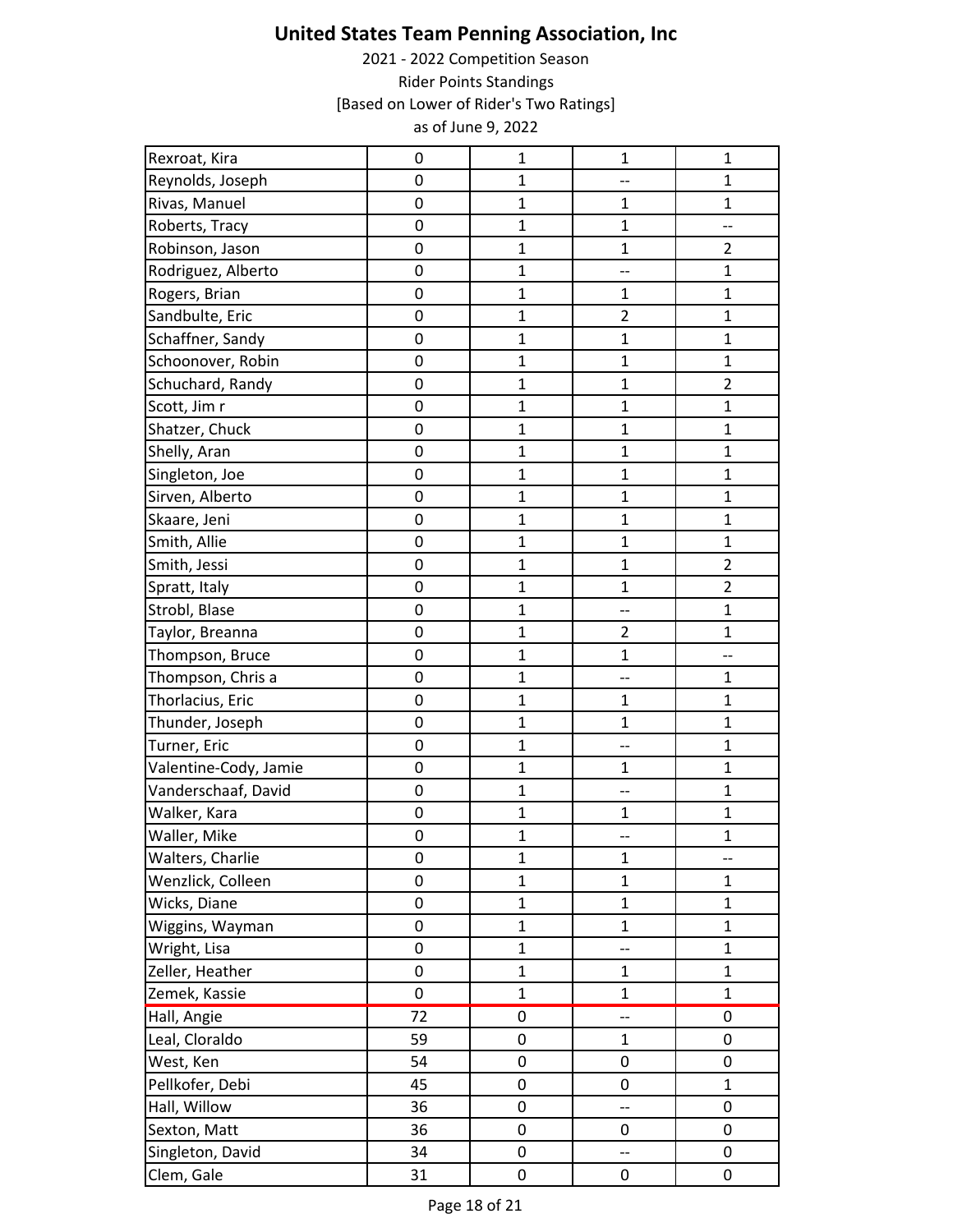| Richter, Erin       | 27             | 0                | 0                        | $\mathbf{1}$             |
|---------------------|----------------|------------------|--------------------------|--------------------------|
| Wine, Dana          | 26             | $\mathbf 0$      | --                       | 0                        |
| Foley, Tyler        | 23             | $\mathbf 0$      | 0                        | $\mathbf{1}$             |
| Monroe, Lee Ann     | 20             | $\mathbf 0$      | $\overline{\phantom{a}}$ | 0                        |
| Bentley, Charlene   | 19             | $\mathbf 0$      | 0                        | 0                        |
| Massa, Alessandra   | 19             | $\mathbf 0$      | 0                        | --                       |
| Parks, Dawn         | 19             | $\mathbf 0$      | 0                        | --                       |
| Martin, Nicole      | 18             | $\pmb{0}$        | 0                        | 0                        |
| Sanchez, Jose       | 18             | $\mathbf 0$      | $\boldsymbol{0}$         | $\mathbf{1}$             |
| De Martin, Hayley   | 17             | $\mathbf 0$      | $\mathbf{1}$             | $\mathbf 0$              |
| Banuelos, Carie     | 16             | $\mathbf 0$      | 0                        | 1                        |
| Ciborowski, David   | 16             | 0                | --                       | 0                        |
| Moore, Gage         | 15             | $\pmb{0}$        | 0                        | $\mathbf 1$              |
| Berdine, Douglas    | 14             | $\mathbf 0$      | 0                        | $\mathbf{1}$             |
| Guith, Sarah        | 14             | $\mathbf 0$      | $\pmb{0}$                | $\mathbf{1}$             |
| Kepler, Ethan       | 14             | $\mathbf 0$      | --                       | 0                        |
| Nelson, Ken         | 14             | $\mathbf 0$      | 0                        | $\mathbf{1}$             |
| Anderson, Gage      | 13             | $\boldsymbol{0}$ | 0                        | 0                        |
| Carter, Rowan       | 13             | $\mathbf 0$      | 0                        | $\mathbf{1}$             |
| Holstine, Jeff      | 13             | $\pmb{0}$        | --                       | $\pmb{0}$                |
| Murrell, Ruby       | 12             | $\mathbf 0$      | 0                        | $\mathbf 1$              |
| Newton, Cole        | 11             | $\mathbf 0$      | 0                        | 0                        |
| Thompson, Tara      | 11             | $\mathbf 0$      | $\boldsymbol{0}$         | $\mathbf{1}$             |
| Crouch, Chelsea     | 10             | $\mathbf 0$      | --                       | 0                        |
| Davidson, Ben       | 10             | $\pmb{0}$        | 0                        | 0                        |
| Jenkins, Katie      | 10             | $\mathbf 0$      | 0                        | $\mathbf{1}$             |
| Shatzer, Marguerite | 10             | $\pmb{0}$        | $\pmb{0}$                | $\mathbf 1$              |
| Tang, Katie         | 10             | $\mathbf 0$      | $\boldsymbol{0}$         | $\mathbf{1}$             |
| Beasley, Kelli      | 9              | $\mathbf 0$      | 0                        | $\mathbf 0$              |
| Vest, Jimmy         | 9              | 0                | 0                        | $\mathbf 1$              |
| Lake, Lindy         | 8              | $\mathbf 0$      | $\overline{\phantom{a}}$ | $\mathbf 0$              |
| Rath, David         | 8              | $\boldsymbol{0}$ | 0                        | --                       |
| Amboss, Monica      | $\overline{7}$ | $\mathbf 0$      | $\pmb{0}$                | --                       |
| Key, Paige          | 7              | $\boldsymbol{0}$ | $\overline{\phantom{a}}$ | 0                        |
| Morris, Chad        | $\overline{7}$ | $\pmb{0}$        | 0                        | 0                        |
| Smith, Garrett      | $\overline{7}$ | $\mathbf 0$      | 0                        | $\mathbf 0$              |
| Garland, Tanner     | 6              | $\mathbf 0$      | 0                        | $\mathbf{1}$             |
| King, Mandy         | 6              | $\pmb{0}$        | 0                        | $\mathbf{1}$             |
| Terry, Todd         | 6              | $\pmb{0}$        | 0                        | $\pmb{0}$                |
| golden, taylor      | 5              | $\mathbf 0$      | $\pmb{0}$                | $\overline{\phantom{a}}$ |
| Hayward, Patty      | 5              | $\pmb{0}$        | 0                        | 0                        |
| James, Nicole       | 5              | $\mathbf 0$      | 0                        | --                       |
| Michelle, Cailin    | 5              | 0                | 0                        | --                       |
| Wood, Cody          | 5              | $\pmb{0}$        | 0                        | --                       |
| Conroy, Crystal     | 4              | $\mathbf 0$      | --                       | 0                        |
| Lalonde, Karolane   | 4              | $\mathbf 0$      | 0                        | --                       |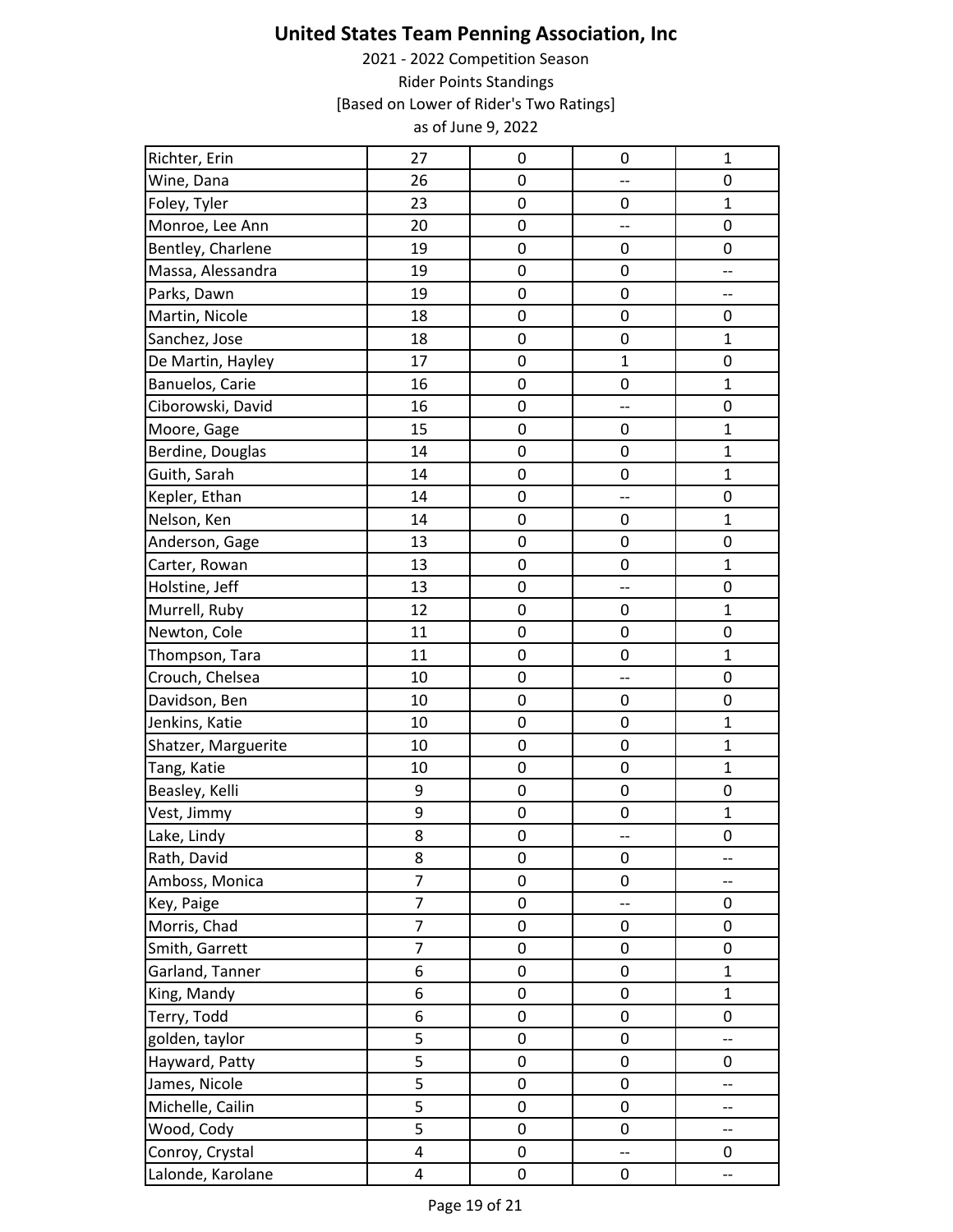| Ratton, Kenneth       | 4              | 0           | 0                        | $\overline{\phantom{a}}$ |
|-----------------------|----------------|-------------|--------------------------|--------------------------|
| Sloat, Anna           | 4              | 0           | --                       |                          |
| Blackstock, Skylar    | 3              | $\mathbf 0$ | --                       | 0                        |
| Dionne, Martin        | 3              | 0           | 0                        | 0                        |
| Porter, Colton        | 3              | 0           | 0                        | --                       |
| Shelly, Heather Marie | 3              | 0           | 0                        | $\mathbf{1}$             |
| Westerfield, Kristen  | 3              | 0           | 0                        | $\mathbf{1}$             |
| Duarte, Teressa       | $\overline{2}$ | 0           | 0                        | --                       |
| Garcia, Paige         | $\overline{2}$ | $\mathbf 0$ | --                       | $\mathbf 0$              |
| Smith, Kinsley        | $\overline{2}$ | $\mathbf 0$ | 0                        | 0                        |
| Sucamele, Jatonna     | $\overline{2}$ | 0           | ÷-                       | $\boldsymbol{0}$         |
| Akers, Tracey         | $\overline{1}$ | 0           | --                       | 0                        |
| Grienitz, Katrin      | $\overline{1}$ | $\mathbf 0$ | 0                        | $\pmb{0}$                |
| Langdale, Brad        | $\overline{1}$ | $\mathbf 0$ | 0                        | $\mathbf 0$              |
| miller, michaela      | $\overline{1}$ | $\mathbf 0$ | $\boldsymbol{0}$         | $\mathbf 0$              |
| Austin, Heidi         | $\mathbf 0$    | 0           | $\mathbf{1}$             | 0                        |
| Baker, Bryce          | $\mathbf 0$    | 0           | --                       | 0                        |
| Black, Taylor         | $\mathbf 0$    | 0           | --                       | 0                        |
| Bonin, Brooks         | $\mathbf 0$    | $\mathbf 0$ | --                       | 0                        |
| Bramlett, Sophia      | $\mathbf 0$    | $\mathbf 0$ | 0                        | $\pmb{0}$                |
| Browning, Merle       | $\mathbf 0$    | 0           | 0                        | --                       |
| Cantrell, Gail        | $\mathbf 0$    | 0           | 0                        | $\mathbf 1$              |
| Carter, Crystal       | $\pmb{0}$      | 0           | 0                        | 0                        |
| Carter, Kienan        | $\mathbf 0$    | 0           | $\boldsymbol{0}$         | $\mathbf 0$              |
| Carter, Taylor        | $\mathbf 0$    | 0           | 0                        | 0                        |
| Condren, Kathy        | $\mathbf 0$    | $\mathbf 0$ | --                       | 0                        |
| Conner, Tova          | $\mathbf 0$    | 0           | 0                        | --                       |
| Conroy, Tom           | $\mathbf 0$    | 0           | --                       | 0                        |
| Cooke, Geri           | $\mathbf 0$    | 0           | 0                        | $\overline{\phantom{a}}$ |
| Cooke, Rich           | 0              | 0           | 0                        | 0                        |
| Crouch, Aiden         | $\mathbf 0$    | $\mathbf 0$ | --                       | $\boldsymbol{0}$         |
| Crouch, Chaser        | 0              | 0           | --                       | 0                        |
| Dey, Peggy            | 0              | 0           | 0                        | 0                        |
| Dey, Steve            | $\pmb{0}$      | $\mathbf 0$ | 0                        | 0                        |
| Diaz, Nick            | 0              | 0           | $\overline{\phantom{a}}$ | 0                        |
| Esposito, Madeline    | 0              | $\mathbf 0$ | 0                        | $\mathbf{1}$             |
| Frost, Mason          | 0              | 0           | 0                        | 0                        |
| Garcia, Ernest        | $\mathbf 0$    | 0           | --                       | 0                        |
| Goetting, Bruce       | $\pmb{0}$      | 0           | 0                        | 0                        |
| Greer, Braden         | $\mathbf 0$    | 0           | 0                        | 0                        |
| Greer, Kyle           | $\mathbf 0$    | 0           | 0                        | 0                        |
| Guith, Ty             | 0              | 0           | 0                        | 0                        |
| Harris, Tj            | $\mathbf 0$    | 0           | 0                        | --                       |
| Hembree, Adrianne     | $\mathbf 0$    | 0           | $\boldsymbol{0}$         | $\overline{\phantom{a}}$ |
| Hester, Shawn         | $\mathbf 0$    | 0           | --                       | 0                        |
| Johnson, Jackie       | $\pmb{0}$      | $\pmb{0}$   | 0                        | 0                        |